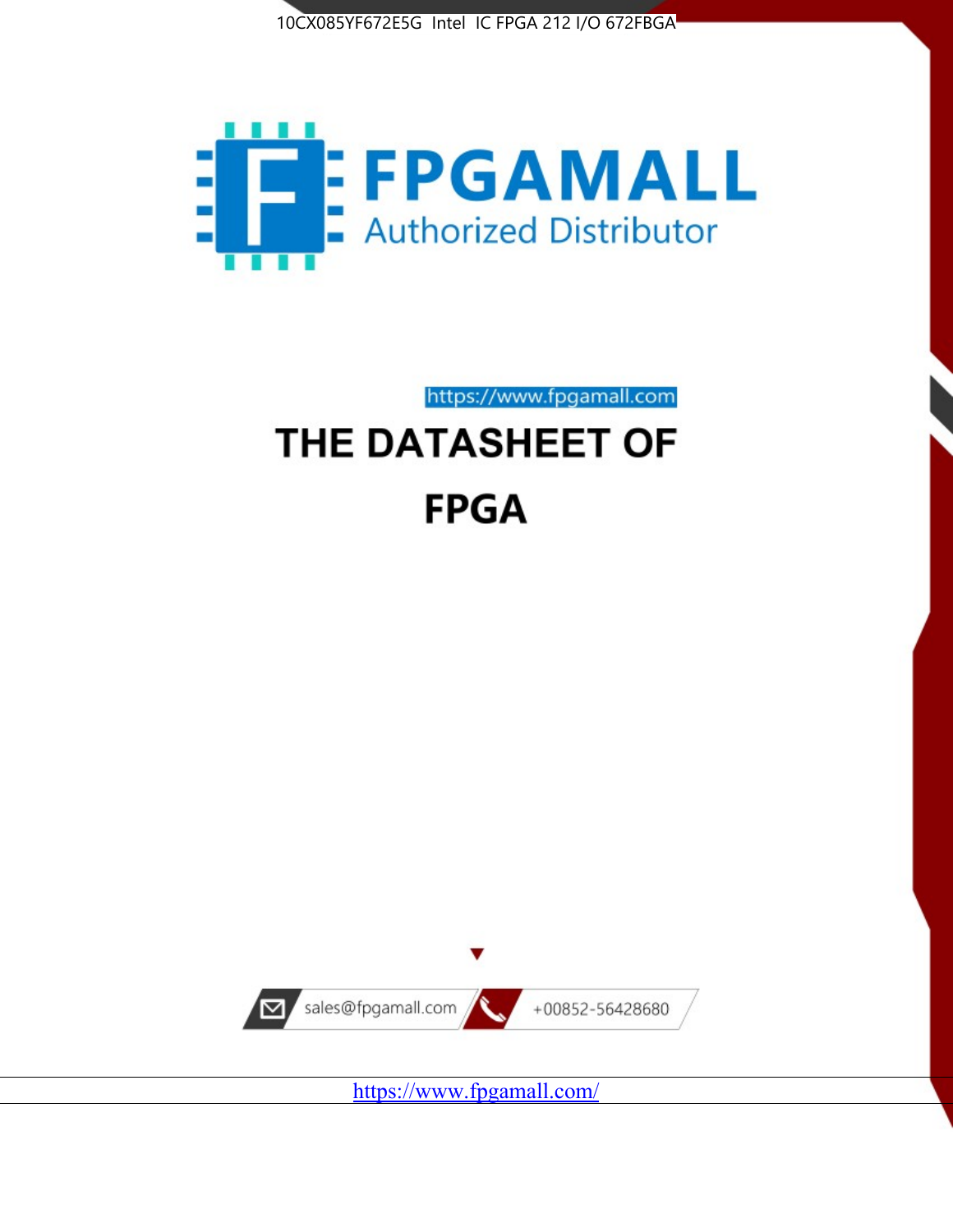10CX085YF672E5G Intel IC FPGA 212 I/O 672FBGA



# **Intel® Cyclone® 10 GX Device Overview**



**C10GX51001 | 2019.04.01** Latest document on the web: **[PDF](https://www.intel.com/content/dam/www/programmable/us/en/pdfs/literature/hb/cyclone-10/c10gx-51001.pdf)** | **[HTML](https://www.intel.com/content/www/us/en/programmable/documentation/grc1488182989852.html)**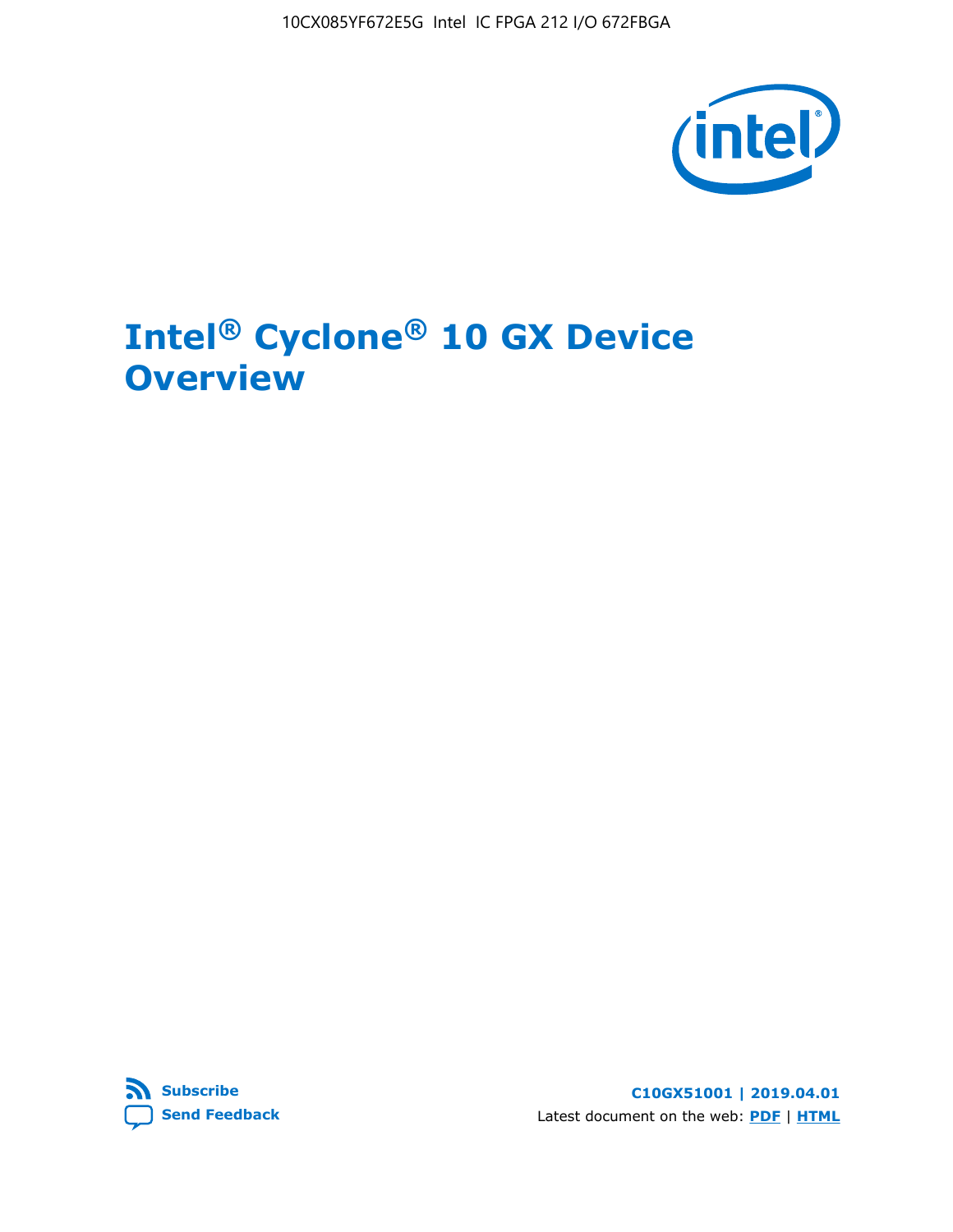

*Contents*

# **Contents**

| Embedded Memory Capacity in Intel Cyclone 10 GX Devices 11          |  |
|---------------------------------------------------------------------|--|
|                                                                     |  |
|                                                                     |  |
|                                                                     |  |
|                                                                     |  |
|                                                                     |  |
|                                                                     |  |
| Memory Standards Supported by Intel Cyclone 10 GX Devices 14        |  |
|                                                                     |  |
|                                                                     |  |
|                                                                     |  |
|                                                                     |  |
|                                                                     |  |
|                                                                     |  |
|                                                                     |  |
|                                                                     |  |
|                                                                     |  |
|                                                                     |  |
|                                                                     |  |
|                                                                     |  |
|                                                                     |  |
|                                                                     |  |
|                                                                     |  |
| Document Revision History for Intel Cyclone 10 GX Device Overview22 |  |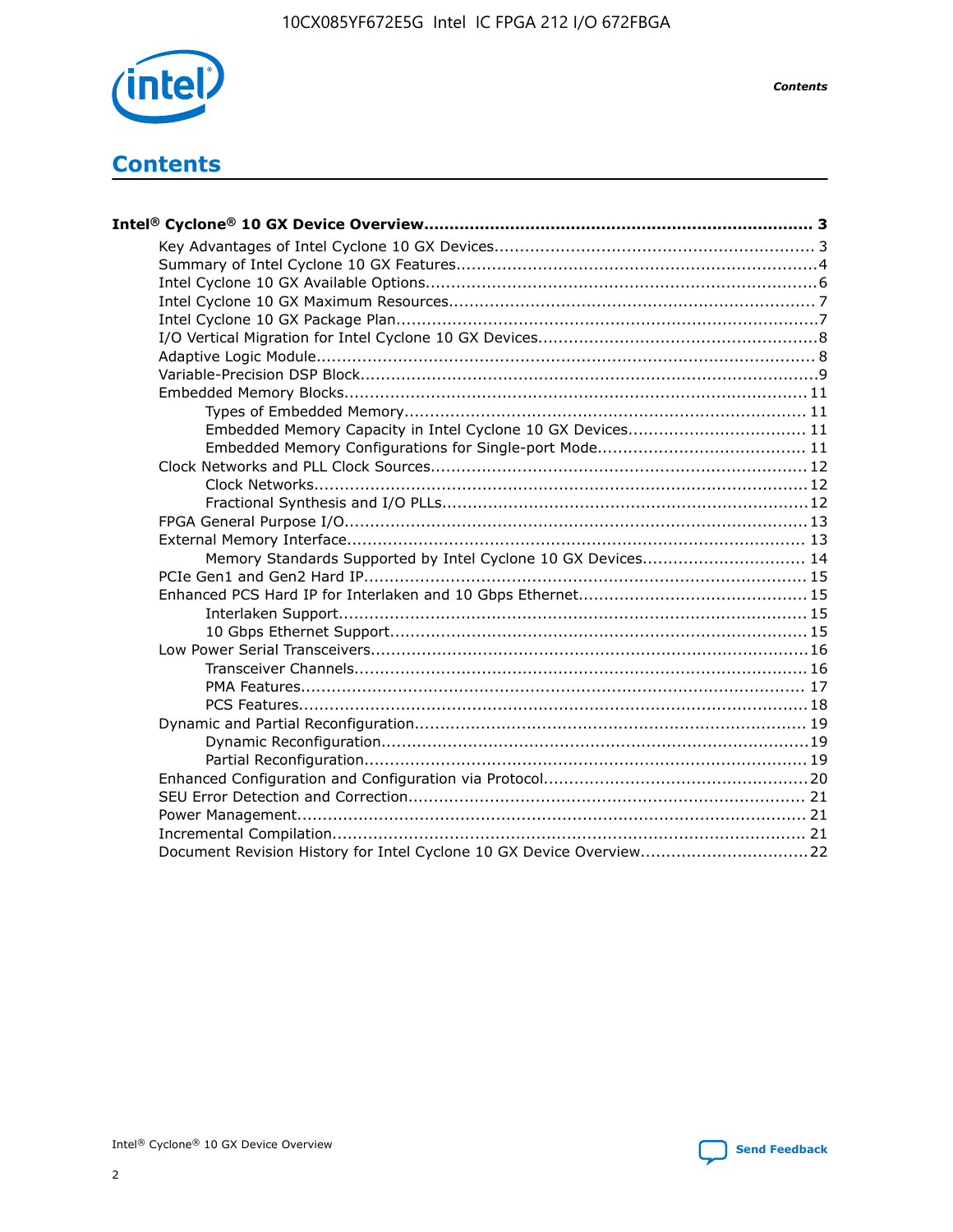

# **Intel® Cyclone® 10 GX Device Overview**

The Intel<sup>®</sup> Cyclone<sup>®</sup> 10 GX device family consists of high-performance and powerefficient 20 nm low cost FPGAs.

Intel Cyclone 10 GX device family delivers higher core, transceiver, and I/O performance than the previous generation of low cost FPGAs.

The Intel Cyclone 10 GX devices are ideal for high bandwidth, low-cost applications in diverse markets.

#### **Table 1. Sample Markets and Ideal Applications for Intel Cyclone 10 GX Devices**

| <b>Market</b>    | <b>Applications</b>                                                       |
|------------------|---------------------------------------------------------------------------|
| Industrial       | Machine vision<br>Robotics<br>• Programmable logic controller and drivers |
| <b>Broadcast</b> | Professional audiovisual                                                  |

# **Key Advantages of Intel Cyclone 10 GX Devices**

#### **Table 2. Key Advantages of the Intel Cyclone 10 GX Device Family**

| <b>Advantage</b>                                 | <b>Supporting Feature</b>                                                                                                                                                                                                                                                              |  |  |  |  |
|--------------------------------------------------|----------------------------------------------------------------------------------------------------------------------------------------------------------------------------------------------------------------------------------------------------------------------------------------|--|--|--|--|
| Enhanced core architecture                       | Built on TSMC's 20 nm process technology<br>٠<br>Twice the performance of the previous generation of low cost FPGAs<br>٠                                                                                                                                                               |  |  |  |  |
| High-bandwidth integrated<br>transceivers        | Short-reach rates up to 12.5 Gigabits per second (Gbps)<br>Backplane capability up to 6.6 Gbps<br>Hard PCI Express IP blocks supporting up to Gen2 $\times$ 4 applications                                                                                                             |  |  |  |  |
| Improved logic integration and<br>hard IP blocks | 8-input adaptive logic module (ALM)<br>٠<br>Up to 11.74 megabits (Mb) of embedded memory<br>٠<br>Variable-precision digital signal processing (DSP) blocks<br>Fractional synthesis phase-locked loops (PLLs)<br>Hard memory controllers and PHY up to 1,866 Megabits per second (Mbps) |  |  |  |  |
| Advanced power savings                           | Comprehensive set of advanced power saving features<br>٠<br>Power-optimized MultiTrack routing and core architecture                                                                                                                                                                   |  |  |  |  |

Intel Corporation. All rights reserved. Intel, the Intel logo, Altera, Arria, Cyclone, Enpirion, MAX, Nios, Quartus and Stratix words and logos are trademarks of Intel Corporation or its subsidiaries in the U.S. and/or other countries. Intel warrants performance of its FPGA and semiconductor products to current specifications in accordance with Intel's standard warranty, but reserves the right to make changes to any products and services at any time without notice. Intel assumes no responsibility or liability arising out of the application or use of any information, product, or service described herein except as expressly agreed to in writing by Intel. Intel customers are advised to obtain the latest version of device specifications before relying on any published information and before placing orders for products or services. \*Other names and brands may be claimed as the property of others.

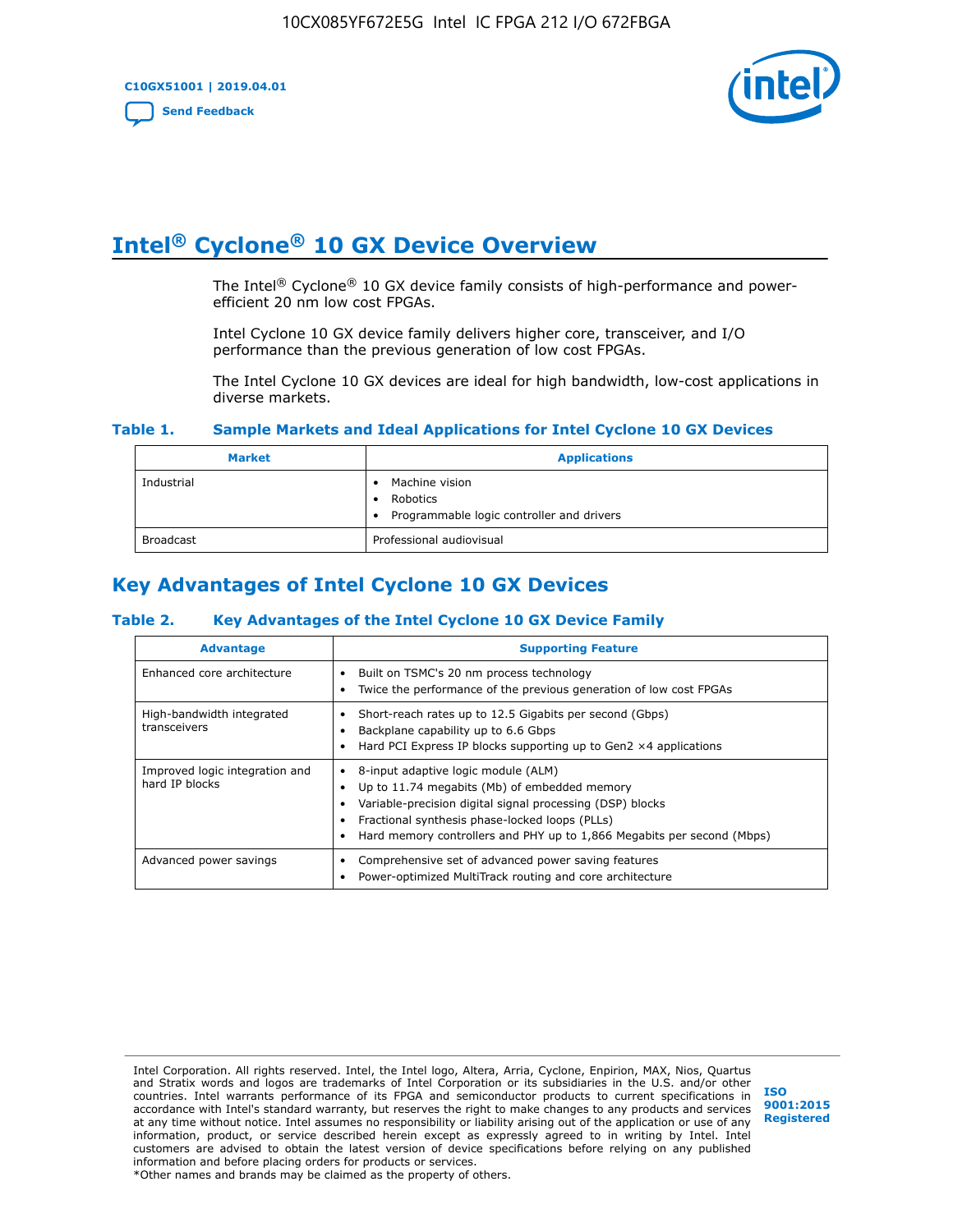

# **Summary of Intel Cyclone 10 GX Features**

## **Table 3. Summary of Features for Intel Cyclone 10 GX Devices**

| TSMC's 20-nm process technology<br>$\bullet$<br><b>FPGA</b> densities<br>RoHS6-compliance<br>$\bullet$<br>Enhanced 8-input ALM with four registers<br>$\bullet$<br>Hierarchical core clocking architecture<br>$\bullet$<br>Fine-grained partial reconfiguration<br>$\bullet$ | 1.0 mm ball-pitch FineLine BGA packaging<br>0.8 mm ball-pitch Ultra FineLine BGA packaging<br>Multiple devices with identical package footprints for seamless migration between different<br>Improved multi-track routing architecture to reduce congestion and improve compilation time                                                                                                                                                                                                                                                                                                                                                                                                                                                                                                                                       |
|------------------------------------------------------------------------------------------------------------------------------------------------------------------------------------------------------------------------------------------------------------------------------|--------------------------------------------------------------------------------------------------------------------------------------------------------------------------------------------------------------------------------------------------------------------------------------------------------------------------------------------------------------------------------------------------------------------------------------------------------------------------------------------------------------------------------------------------------------------------------------------------------------------------------------------------------------------------------------------------------------------------------------------------------------------------------------------------------------------------------|
|                                                                                                                                                                                                                                                                              |                                                                                                                                                                                                                                                                                                                                                                                                                                                                                                                                                                                                                                                                                                                                                                                                                                |
|                                                                                                                                                                                                                                                                              |                                                                                                                                                                                                                                                                                                                                                                                                                                                                                                                                                                                                                                                                                                                                                                                                                                |
|                                                                                                                                                                                                                                                                              |                                                                                                                                                                                                                                                                                                                                                                                                                                                                                                                                                                                                                                                                                                                                                                                                                                |
| $\bullet$                                                                                                                                                                                                                                                                    | M20K-20-Kb memory blocks with hard error correction code (ECC), cascadable<br>Memory logic array block (MLAB)-640-bit memory, cascadable                                                                                                                                                                                                                                                                                                                                                                                                                                                                                                                                                                                                                                                                                       |
| Variable-precision DSP                                                                                                                                                                                                                                                       | Native support for signal processing precision levels from 18 x 19 to<br>54 x 54, cascadable<br>Native support for 27 x 27 multiplier mode<br>64-bit accumulator and cascade for systolic finite impulse responses<br>(FIRs)<br>Internal coefficient memory banks<br>Preadder/subtractor for improved efficiency<br>Additional pipeline register to increase performance and reduce<br>power<br>Supports floating point arithmetic:<br>- Perform multiplication, addition, subtraction, multiply-add,<br>multiply-subtract, and complex multiplication.<br>- Supports multiplication with accumulation capability, cascade<br>summation, and cascade subtraction capability.<br>- Dynamic accumulator reset control.<br>- Support direct vector dot and complex multiplication chaining<br>multiply floating point DSP blocks. |
| Memory controller                                                                                                                                                                                                                                                            | DDR3, DDR3L, and LPDDR3                                                                                                                                                                                                                                                                                                                                                                                                                                                                                                                                                                                                                                                                                                                                                                                                        |
| PCI Express <sup>®</sup>                                                                                                                                                                                                                                                     | PCI Express (PCIe®) Gen2 (x1, x2, or x4) and Gen1 (x1, x2, or x4) hard<br>IP with complete protocol stack, endpoint, and root port.                                                                                                                                                                                                                                                                                                                                                                                                                                                                                                                                                                                                                                                                                            |
| Transceiver I/O                                                                                                                                                                                                                                                              | PCS hard IPs that support:<br>$-10$ Gbps Ethernet (10GbE) <sup>(1)</sup><br>- PCIe PIPE interface<br>- Interlaken<br>- Gbps Ethernet (GbE)<br>- 6G Common Public Radio Interface (CPRI) with deterministic<br>latency support<br>- Gigabit-capable passive optical network (GPON) with fast lock-<br>time support<br>12G Serial Digital Interface (SDI)<br>8B/10B, 64B/66B, 64B/67B encoders and decoders<br>Custom mode support for proprietary protocols                                                                                                                                                                                                                                                                                                                                                                     |
|                                                                                                                                                                                                                                                                              | $\bullet$                                                                                                                                                                                                                                                                                                                                                                                                                                                                                                                                                                                                                                                                                                                                                                                                                      |

(1) 10GBASE-KR is not supported.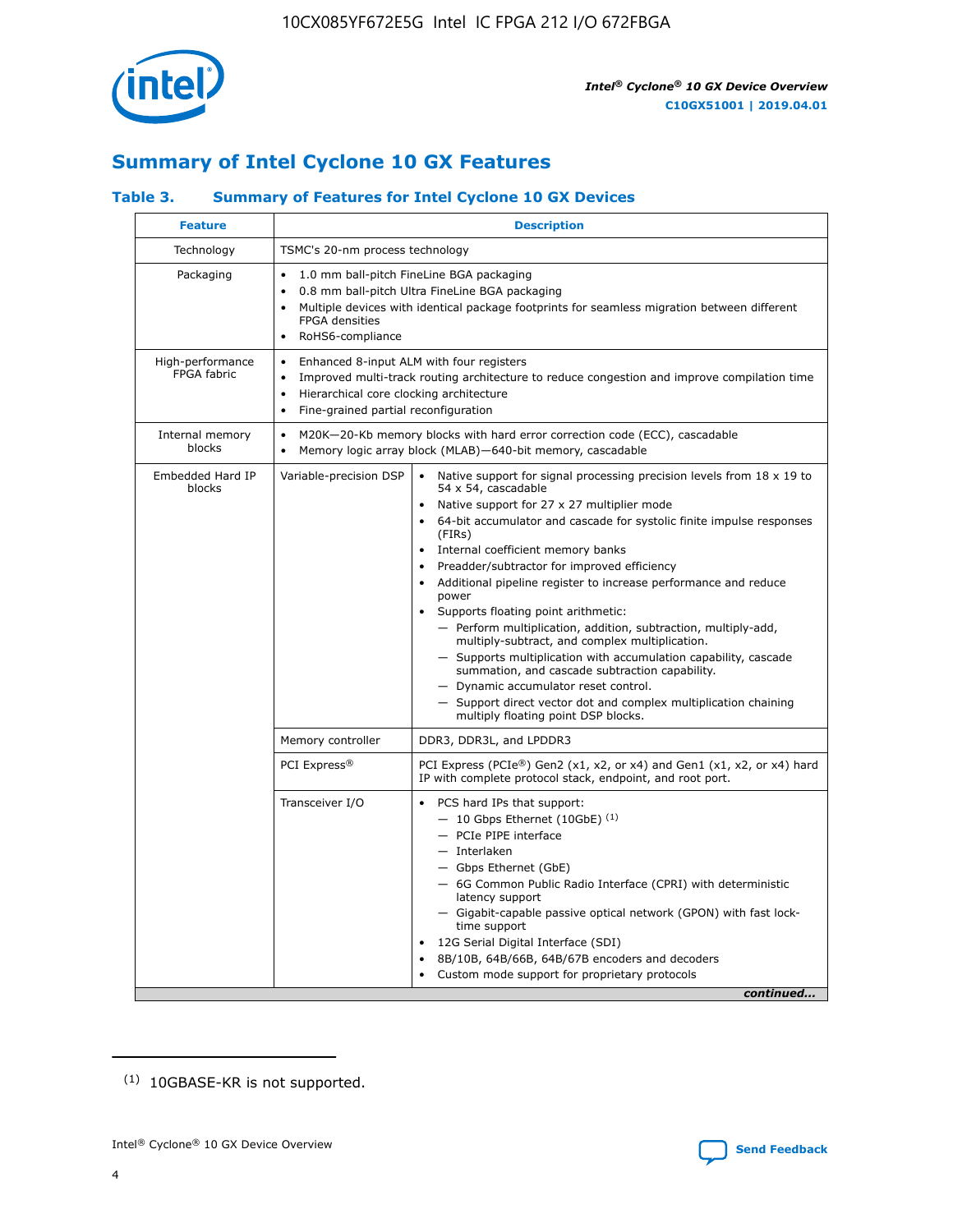

| <b>Feature</b>                         | <b>Description</b>                                                                                                                                                                                                                                                                                                                                                                                                                                                 |
|----------------------------------------|--------------------------------------------------------------------------------------------------------------------------------------------------------------------------------------------------------------------------------------------------------------------------------------------------------------------------------------------------------------------------------------------------------------------------------------------------------------------|
| Core clock networks                    | • Up to 300 MHz fabric clocking, depending on the application:<br>- 467 MHz external memory interface clocking with 1,866 Mbps DDR3 interface<br>- 300 MHz LVDS interface clocking with 1.434 Gbps LVDS interface<br>Global, regional, and peripheral clock networks<br>Clock networks that are not used can be gated to reduce dynamic power                                                                                                                      |
| Phase-locked loops<br>(PLLs)           | High-resolution fractional synthesis PLLs:<br>$\bullet$<br>- Precision clock synthesis, clock delay compensation, and zero delay buffering (ZDB)<br>- Support integer mode and fractional mode<br>- Fractional mode support with third-order delta-sigma modulation<br>Integer PLLs:<br>$-$ Adjacent to general purpose I/Os<br>- Support external memory and LVDS interfaces                                                                                      |
| FPGA General-purpose<br>$I/Os$ (GPIOs) | One 3 V I/O bank supporting up to 3.0 V I/O standards<br>$\bullet$<br>Up to 1.434 Gbps LVDS-every pair can be configured as receiver or transmitter<br>$\bullet$<br>On-chip termination (OCT)<br>$\bullet$<br>1.2 V to 3.0 V single-ended LVTTL/LVCMOS interfaces using LVDS I/O or 3 V I/O banks                                                                                                                                                                  |
| <b>External Memory</b><br>Interface    | Hard memory controller-DDR3, DDR3L, and LPDDR3 support<br>$\bullet$<br>DDR3 speeds up to 933 MHz/1,866 Mbps<br>$\bullet$                                                                                                                                                                                                                                                                                                                                           |
| Low-power serial<br>transceivers       | Continuous operating range up to 12.5 Gbps<br>$\bullet$<br>Backplane support up to 6.6 Gbps<br>Extended range down to 125 Mbps with oversampling<br>ATX transmit PLLs with user-configurable fractional synthesis capability<br>$\bullet$<br>Transmitter pre-emphasis and de-emphasis<br>Dynamic reconfiguration of individual transceiver channels<br>$\bullet$                                                                                                   |
| Configuration                          | Tamper protection-comprehensive design protection to protect your valuable IP investments<br>$\bullet$<br>Enhanced 256-bit advanced encryption standard (AES) design security with authentication<br>$\bullet$<br>Configuration via protocol (CvP) using PCIe Gen1 or Gen2<br>Dynamic reconfiguration of the transceivers and PLLs<br>$\bullet$<br>Fine-grained partial reconfiguration of the core fabric<br>$\bullet$<br>Active Serial ×4 Interface<br>$\bullet$ |
| Power management                       | Programmable Power Technology<br>$\bullet$<br>Intel Quartus® Prime Pro Edition integrated power analysis tool<br>$\bullet$                                                                                                                                                                                                                                                                                                                                         |
| Software and tools                     | Intel Quartus Prime Pro Edition design suite<br>$\bullet$<br>Transceiver toolkit<br>$\bullet$<br>Platform Designer (Standard) system integration tool<br>DSP Builder advanced blockset<br>OpenCL* support                                                                                                                                                                                                                                                          |

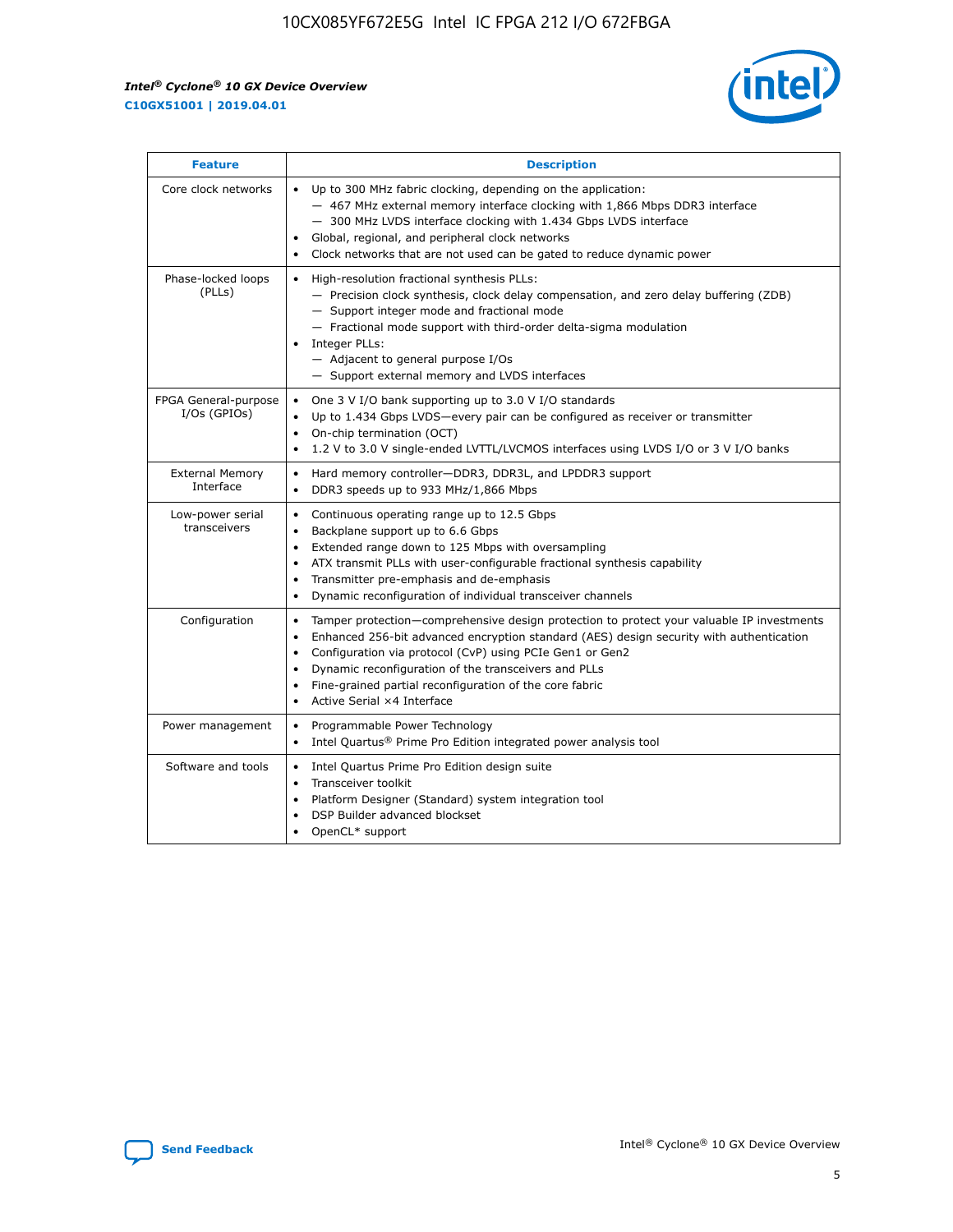

# **Intel Cyclone 10 GX Available Options**

#### **Figure 1. Sample Ordering Code and Available Options for Intel Cyclone 10 GX Devices**

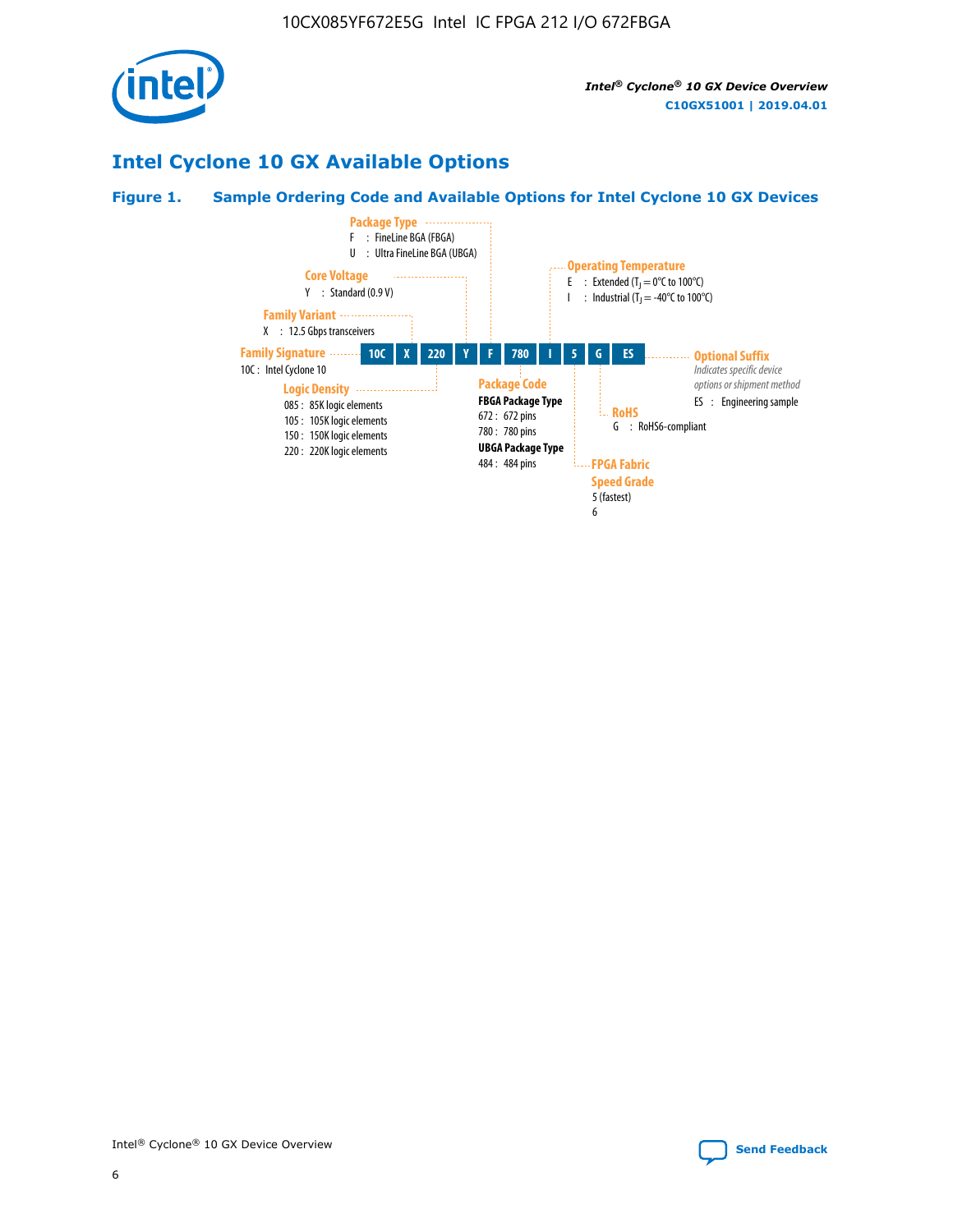

# **Intel Cyclone 10 GX Maximum Resources**

#### **Table 4. Maximum Resource Counts for Intel Cyclone 10 GX Devices**

|                           | <b>Resource</b>                | <b>Product Line</b> |                |              |                |  |
|---------------------------|--------------------------------|---------------------|----------------|--------------|----------------|--|
|                           |                                | <b>10CX085</b>      | 10CX105        | 10CX150      | 10CX220        |  |
|                           | Logic Elements (LE) (K)        | 85                  | 104            | 150          | 220            |  |
| <b>ALM</b>                |                                | 31,000              | 38,000         | 54,770       | 80,330         |  |
| Register                  |                                | 124,000             | 152,000        | 219,080      | 321,320        |  |
| Memory                    | M20K                           | 5,820               | 7,640          | 9,500        | 11,740         |  |
| (Kb)                      | <b>MLAB</b>                    | 653                 | 799            | 1,152        | 1,690          |  |
|                           | Variable-precision DSP Block   | 84                  | 125            | 156          | 192            |  |
| $18 \times 19$ Multiplier |                                | 168                 | 250            | 312          | 384            |  |
|                           | Hard Floating-point Arithmetic | Yes                 | Yes            | Yes          | Yes            |  |
| PLL                       | <b>Fractional Synthesis</b>    | 2                   | $\overline{4}$ | 4            | $\overline{4}$ |  |
|                           | I/O                            | $\overline{4}$      | 6              | 6            | 6              |  |
|                           | 12.5 Gbps Transceiver          | 6                   | 12             | 12           | 12             |  |
| GPIO <sup>(2)</sup>       |                                | 216                 | 284            | 284          | 284            |  |
| LVDS Pair (3)             |                                | 84                  | 118            | 118          | 118            |  |
| PCIe Hard IP Block        |                                | $\mathbf{1}$        | $\mathbf{1}$   | $\mathbf{1}$ | $\mathbf{1}$   |  |
|                           | Hard Memory Interfaces         | $\mathbf{1}$        | 2              | 2            | 2              |  |

# **Intel Cyclone 10 GX Package Plan**

#### **Table 5. Package Plan for Intel Cyclone 10 GX Devices**

The GPIO numbers include the I/O pins in the LVDS and 3 VI/O banks. In each device package, there is one 3 VI/O bank (48 pins).

| <b>Product Line</b> | <b>Type</b>          |             | <b>U484</b><br>484-pin UBGA |             |                                      | <b>F672</b><br>672-pin FBGA |                        |             | <b>F780</b><br>780-pin FBGA |             |
|---------------------|----------------------|-------------|-----------------------------|-------------|--------------------------------------|-----------------------------|------------------------|-------------|-----------------------------|-------------|
|                     | <b>Size</b>          |             | 19 mm $\times$ 19 mm        |             | $27 \text{ mm} \times 27 \text{ mm}$ |                             | $29$ mm $\times$ 29 mm |             |                             |             |
|                     | Ball<br><b>Pitch</b> |             | $0.8$ mm                    |             |                                      | 1.0 <sub>mm</sub>           |                        |             | 1.0 <sub>mm</sub>           |             |
|                     | I/O<br><b>Type</b>   | <b>GPIO</b> | <b>LVDS</b>                 | <b>XCVR</b> | <b>GPIO</b>                          | <b>LVDS</b>                 | <b>XCVR</b>            | <b>GPIO</b> | <b>LVDS</b>                 | <b>XCVR</b> |
| 10CX085             |                      | 188         | 70                          | 6           | 216                                  | 84                          | 6                      |             |                             |             |
| 10CX105             |                      | 188         | 70                          | 6           | 236                                  | 94                          | 10                     | 284         | 118                         | 12          |
| 10CX150             |                      | 188         | 70                          | 6           | 236                                  | 94                          | 10                     | 284         | 118                         | 12          |
| 10CX220             |                      | 188         | 70                          | 6           | 236                                  | 94                          | 10                     | 284         | 118                         | 12          |

<sup>(2)</sup> The number of GPIOs does not include transceiver I/Os. In the Intel Quartus Prime Pro Edition software, the number of user I/Os includes transceiver I/Os.

<sup>(3)</sup> Each LVDS I/O pair can be used as differential input or output.

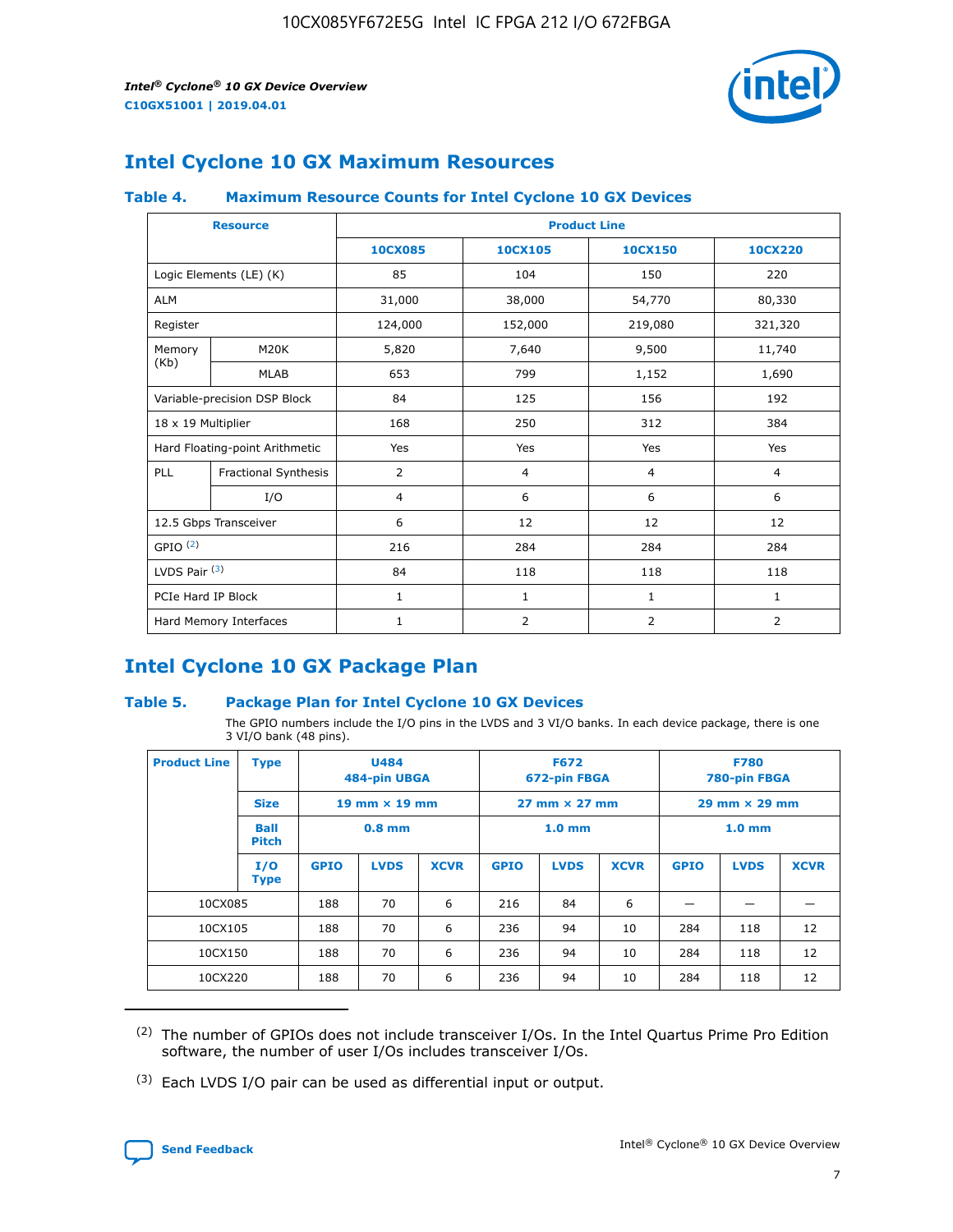

# **I/O Vertical Migration for Intel Cyclone 10 GX Devices**

#### **Figure 2. Migration Capability Across Intel Cyclone 10 GX Product Lines**

- The arrows indicate the migration paths. The devices included in each vertical migration path are shaded. Devices with fewer resources in the same path have lighter shades.
- To achieve the full I/O migration across product lines in the same migration path, restrict I/Os and transceivers usage to match the product line with the lowest I/O and transceiver counts.

| <b>Device</b> | <b>Package</b> |      |             |  |  |
|---------------|----------------|------|-------------|--|--|
|               | <b>U484</b>    | F672 | <b>F780</b> |  |  |
| 10CX085       |                |      |             |  |  |
| 10CX105       |                |      |             |  |  |
| 10CX150       |                |      |             |  |  |
| 10CX220       |                |      |             |  |  |

*Note:* To verify the pin migration compatibility, use the Pin Migration View window in the Intel Quartus Prime Pro Edition software Pin Planner.

# **Adaptive Logic Module**

Intel Cyclone 10 GX devices use a 20 nm ALM as the basic building block of the logic fabric.

The ALM architecture is the same as the previous generation FPGAs, allowing for efficient implementation of logic functions and easy conversion of IP between the device generations.

The ALM, as shown in following figure, uses an 8-input fracturable look-up table (LUT) with four dedicated registers to help improve timing closure in register-rich designs and achieve an even higher design packing capability than the traditional two-register per LUT architecture.

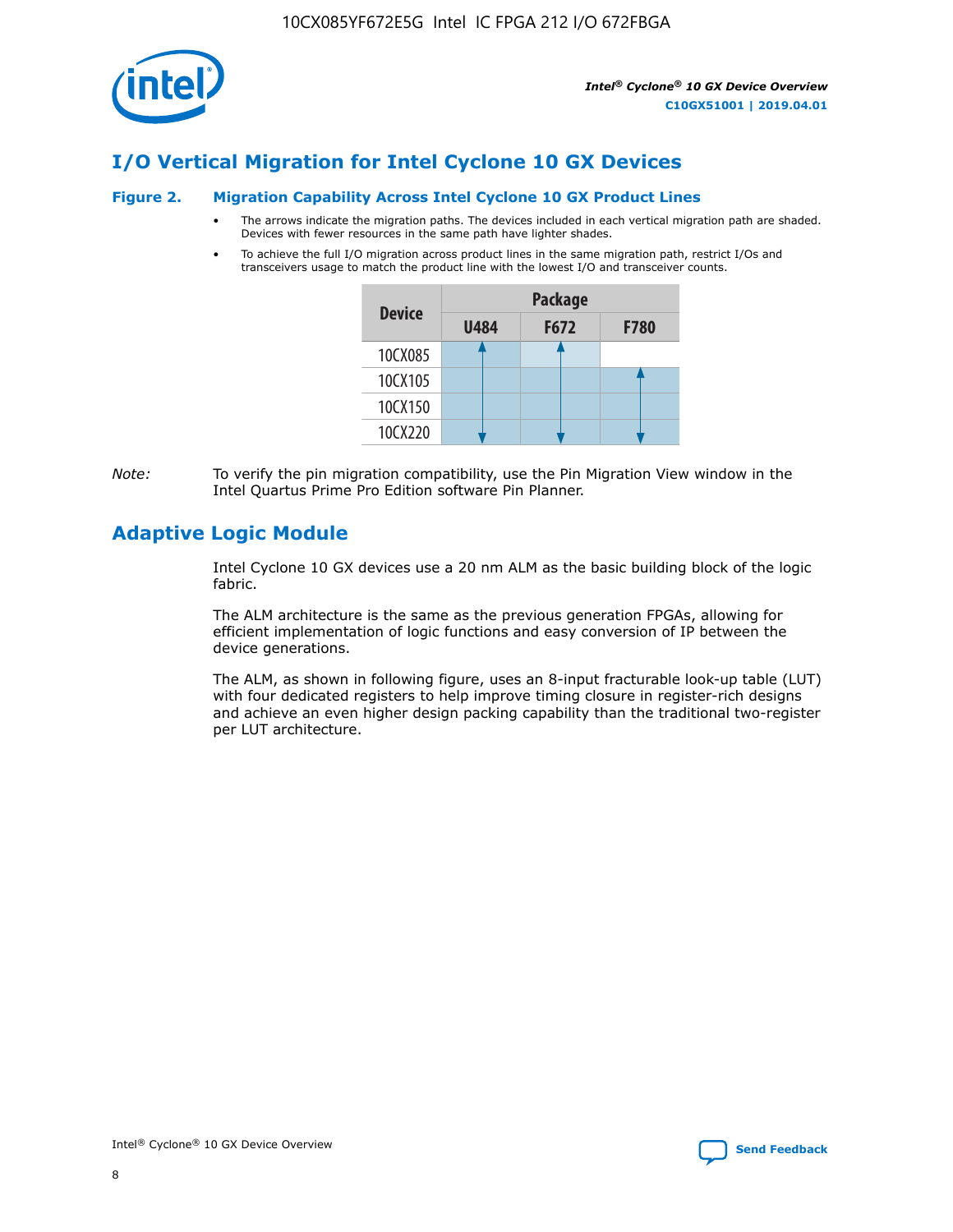

#### **Figure 3. ALM for Intel Cyclone 10 GX Devices**



The Intel Quartus Prime Pro Edition software optimizes your design according to the ALM logic structure and automatically maps legacy designs into the Intel Cyclone 10 GX ALM architecture.

## **Variable-Precision DSP Block**

The Intel Cyclone 10 GX variable precision DSP blocks support fixed-point arithmetic and floating-point arithmetic.

Features for fixed-point arithmetic:

- High-performance, power-optimized, and fully registered multiplication operations
- 18-bit and 27-bit word lengths
- Two 18 x 19 multipliers or one 27 x 27 multiplier per DSP block
- Built-in addition, subtraction, and 64-bit double accumulation register to combine multiplication results
- Cascading 19-bit or 27-bit when pre-adder is disabled and cascading 18-bit when pre-adder is used to form the tap-delay line for filtering applications
- Cascading 64-bit output bus to propagate output results from one block to the next block without external logic support
- Hard pre-adder supported in 19-bit and 27-bit modes for symmetric filters
- Internal coefficient register bank in both 18-bit and 27-bit modes for filter implementation
- 18-bit and 27-bit systolic finite impulse response (FIR) filters with distributed output adder
- Biased rounding support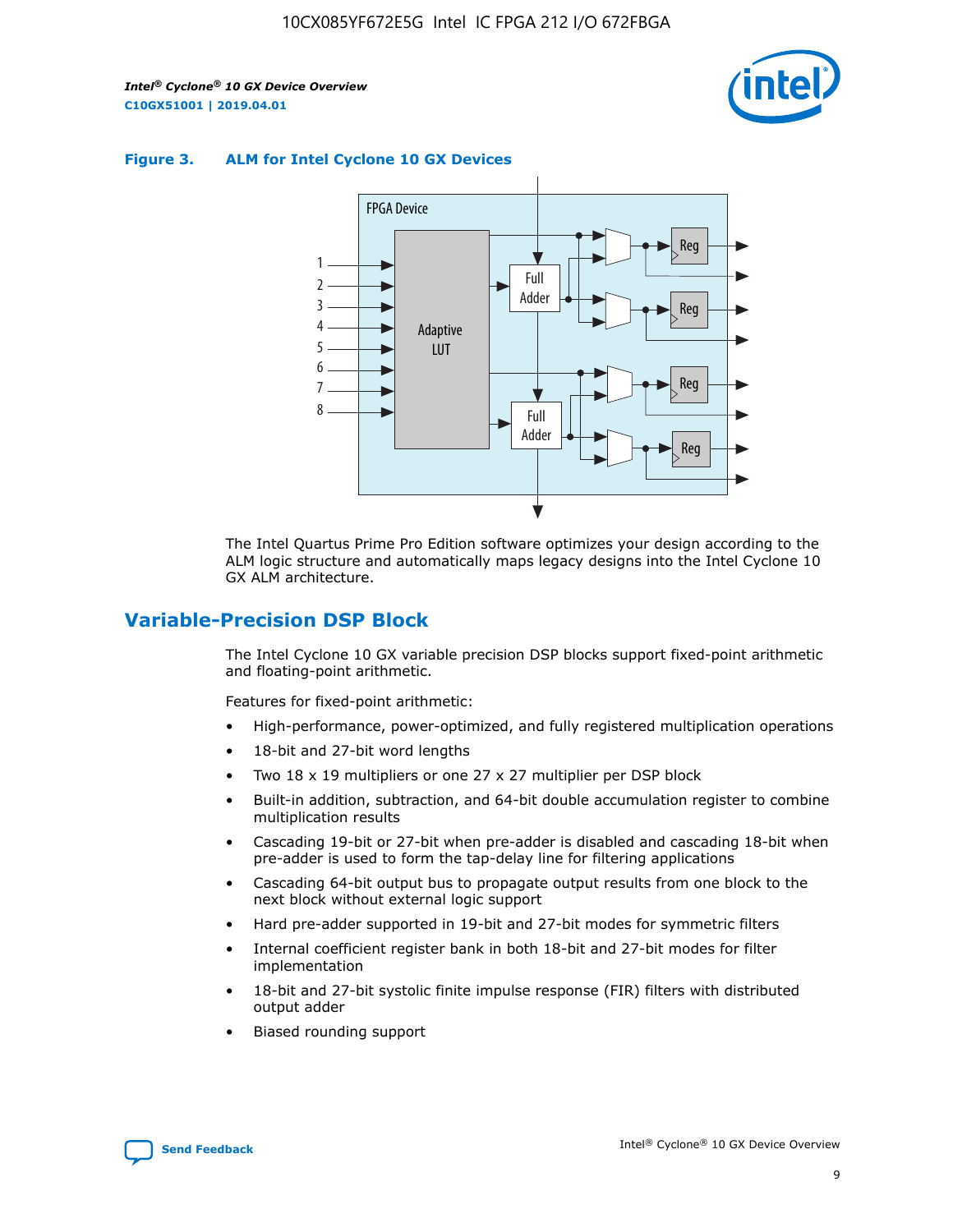10CX085YF672E5G Intel IC FPGA 212 I/O 672FBGA



Features for floating-point arithmetic:

- A completely hardened architecture that supports multiplication, addition, subtraction, multiply-add, and multiply-subtract
- Multiplication with accumulation capability and a dynamic accumulator reset control
- Multiplication with cascade summation capability
- Multiplication with cascade subtraction capability
- Complex multiplication
- Direct vector dot product
- Systolic FIR filter

#### **Table 6. Variable-Precision DSP Block Configurations for Intel Cyclone 10 GX Devices**

| <b>Usage Example</b>                                       | <b>Multiplier Size (Bit)</b>    | <b>DSP Block Resources</b> |
|------------------------------------------------------------|---------------------------------|----------------------------|
| Medium precision fixed point                               | Two 18 x 19                     |                            |
| High precision fixed or Single precision<br>floating point | One 27 x 27                     |                            |
| Fixed point FFTs                                           | One 19 x 36 with external adder |                            |
| Very high precision fixed point                            | One 36 x 36 with external adder |                            |
| Double precision floating point                            | One 54 x 54 with external adder | 4                          |

#### **Table 7. Resources for Fixed-Point Arithmetic in Intel Cyclone 10 GX Devices**

| <b>Device</b> | Variable-<br>precision<br><b>DSP Block</b> |                                   | <b>Independent Input and Output</b><br><b>Multiplications Operator</b> | $18\times19$<br><b>Multiplier Adder</b><br><b>Sum Mode</b> | 18×18<br><b>Multiplier Adder</b>   |  |
|---------------|--------------------------------------------|-----------------------------------|------------------------------------------------------------------------|------------------------------------------------------------|------------------------------------|--|
|               |                                            | $18\times19$<br><b>Multiplier</b> | $27\times27$<br><b>Multiplier</b>                                      |                                                            | <b>Summed with</b><br>36-bit Input |  |
| 10CX085       | 84                                         | 168                               | 84                                                                     | 84                                                         | 84                                 |  |
| 10CX105       | 125                                        | 250                               | 125                                                                    | 125                                                        | 125                                |  |
| 10CX150       | 156                                        | 312                               | 156                                                                    | 156                                                        | 156                                |  |
| 10CX220       | 192                                        | 384                               | 192                                                                    | 192                                                        | 192                                |  |

### **Table 8. Resources for Floating-Point Arithmetic in Intel Cyclone 10 GX Devices**

| <b>Device</b> | Variable-<br>precision<br><b>DSP Block</b> | <b>Single Precision</b><br><b>Floating-Point</b><br><b>Multiplication</b><br><b>Mode</b> | <b>Single-Precision</b><br><b>Floating-Point Adder</b><br><b>Mode</b> | <b>Single-Precision</b><br><b>Floating-Point</b><br><b>Multiply</b><br><b>Accumulate</b><br><b>Mode</b> | Peak<br><b>Giga Floating-</b><br><b>Point Operations</b><br>per Second<br>(GFLOPs) |
|---------------|--------------------------------------------|------------------------------------------------------------------------------------------|-----------------------------------------------------------------------|---------------------------------------------------------------------------------------------------------|------------------------------------------------------------------------------------|
| 10CX085       | 84                                         | 84                                                                                       | 84                                                                    | 84                                                                                                      | 76                                                                                 |
| 10CX105       | 125                                        | 125                                                                                      | 125                                                                   | 125                                                                                                     | 113                                                                                |
| 10CX150       | 156                                        | 156                                                                                      | 156                                                                   | 156                                                                                                     | 140                                                                                |
| 10CX220       | 192                                        | 192                                                                                      | 192                                                                   | 192                                                                                                     | 173                                                                                |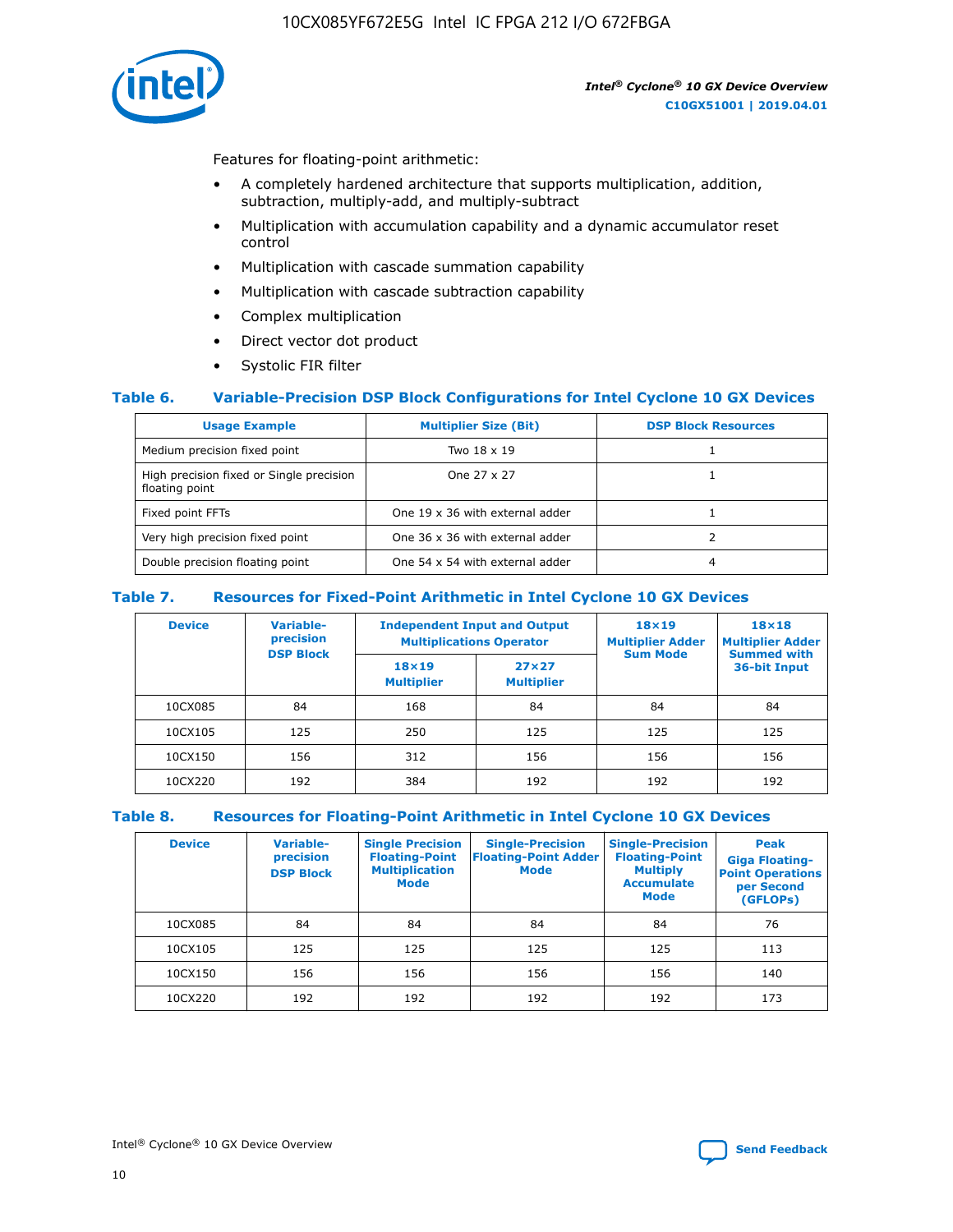

# **Embedded Memory Blocks**

The embedded memory blocks in the devices are flexible and designed to provide an optimal amount of small- and large-sized memory arrays to fit your design requirements.

# **Types of Embedded Memory**

The Intel Cyclone 10 GX devices contain two types of memory blocks:

- 20 Kb M20K blocks—blocks of dedicated memory resources. The M20K blocks are ideal for larger memory arrays while still providing a large number of independent ports.
- 640 bit memory logic array blocks (MLABs)—enhanced memory blocks that are configured from dual-purpose logic array blocks (LABs). The MLABs are ideal for wide and shallow memory arrays. The MLABs are optimized for implementation of shift registers for digital signal processing (DSP) applications and filter delay lines. Each MLAB is made up of ten adaptive logic modules (ALMs). In the Intel Cyclone 10 GX devices, you can configure these ALMs as ten 32 x 2 blocks, giving you one 32 x 20 simple dual-port SRAM block per MLAB.

# **Embedded Memory Capacity in Intel Cyclone 10 GX Devices**

|                     | <b>M20K</b><br><b>RAM Bit (Kb)</b><br><b>Block</b> |        | <b>MLAB</b>  | <b>Total RAM Bit</b> |        |
|---------------------|----------------------------------------------------|--------|--------------|----------------------|--------|
| <b>Product Line</b> |                                                    |        | <b>Block</b> | <b>RAM Bit (Kb)</b>  | (Kb)   |
| 10CX085             | 291                                                | 5,820  | 1,044        | 653                  | 6,473  |
| 10CX105             | 382                                                | 7,640  | 1,278        | 799                  | 8,439  |
| 10CX150             | 475                                                | 9,500  | 1,843        | 1,152                | 10,652 |
| 10CX220             | 587                                                | 11,740 | 2,704        | 1,690                | 13,430 |

#### **Table 9. Embedded Memory Capacity and Distribution in Intel Cyclone 10 GX Devices**

# **Embedded Memory Configurations for Single-port Mode**

#### **Table 10. Single-port Embedded Memory Configurations for Intel Cyclone 10 GX Devices**

This table lists the maximum configurations supported for single-port RAM and ROM modes.

| <b>Memory Block</b> | Depth (bits) | <b>Programmable Width</b> |
|---------------------|--------------|---------------------------|
| MLAB                | 32           | x16, x18, or x20          |
|                     | 64(4)        | x8, x9, x10               |
| M20K                | 512          | x40, x32                  |
|                     | 1K           | x20, x16                  |
|                     | 2K           | x10, x8                   |
|                     |              | continued                 |

<sup>(4)</sup> Supported through software emulation and consumes additional MLAB blocks.

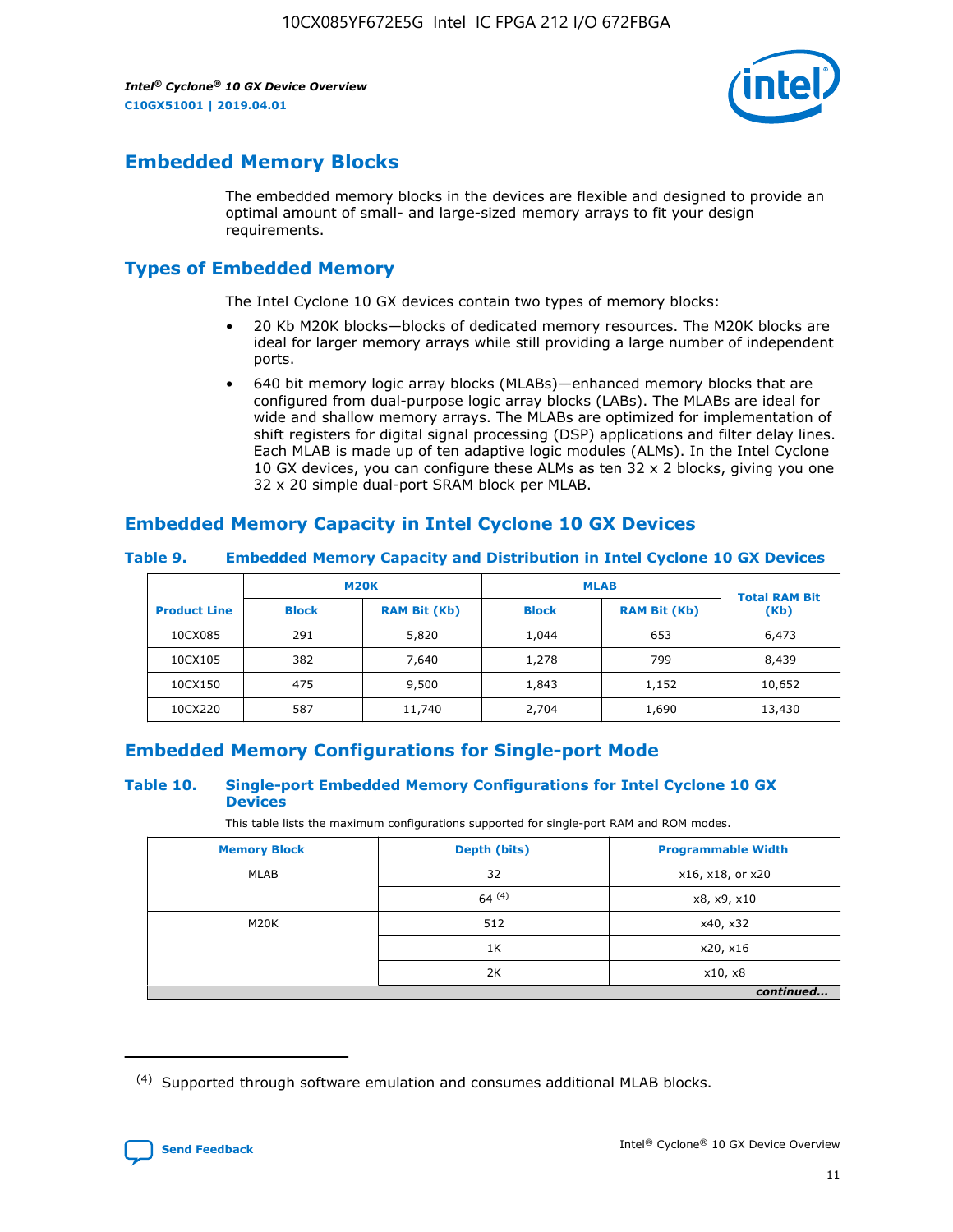

| <b>Memory Block</b> | Depth (bits) | <b>Programmable Width</b> |
|---------------------|--------------|---------------------------|
|                     | 4K           | x5, x4                    |
|                     | 8K           | X2                        |
|                     | 16K          | X1                        |

# **Clock Networks and PLL Clock Sources**

The clock network architecture is based on Intel's global, regional, and peripheral clock structure. This clock structure is supported by dedicated clock input pins, fractional clock synthesis PLLs, and integer I/O PLLs.

## **Clock Networks**

The Intel Cyclone 10 GX core clock networks are capable of up to 300 MHz fabric operation across the full industrial temperature range. For the external memory interface, the clock network supports the hard memory controller with speeds up to 1,866 Mbps in a quarter-rate transfer.

To reduce power consumption, the Intel Quartus Prime Pro Edition software identifies all unused sections of the clock network and powers them down.

## **Fractional Synthesis and I/O PLLs**

Intel Cyclone 10 GX devices contain up to 4 fractional synthesis PLLs and up to 6 I/O PLLs that are available for both specific and general purpose uses in the core:

- Fractional synthesis PLLs—located in the column adjacent to the transceiver blocks
- I/O PLLs—located in each bank of the 48 I/Os

#### **Fractional Synthesis PLLs**

You can use the fractional synthesis PLLs to:

- Reduce the number of oscillators that are required on your board
- Reduce the number of clock pins that are used in the device by synthesizing multiple clock frequencies from a single reference clock source

The fractional synthesis PLLs support the following features:

- Reference clock frequency synthesis for transceiver CMU and Advanced Transmit (ATX) PLLs
- Clock network delay compensation
- Zero-delay buffering
- Direct transmit clocking for transceivers
- Independently configurable into two modes:
	- Conventional integer mode equivalent to the general purpose PLL
	- Enhanced fractional mode with third order delta-sigma modulation
- PLL cascading

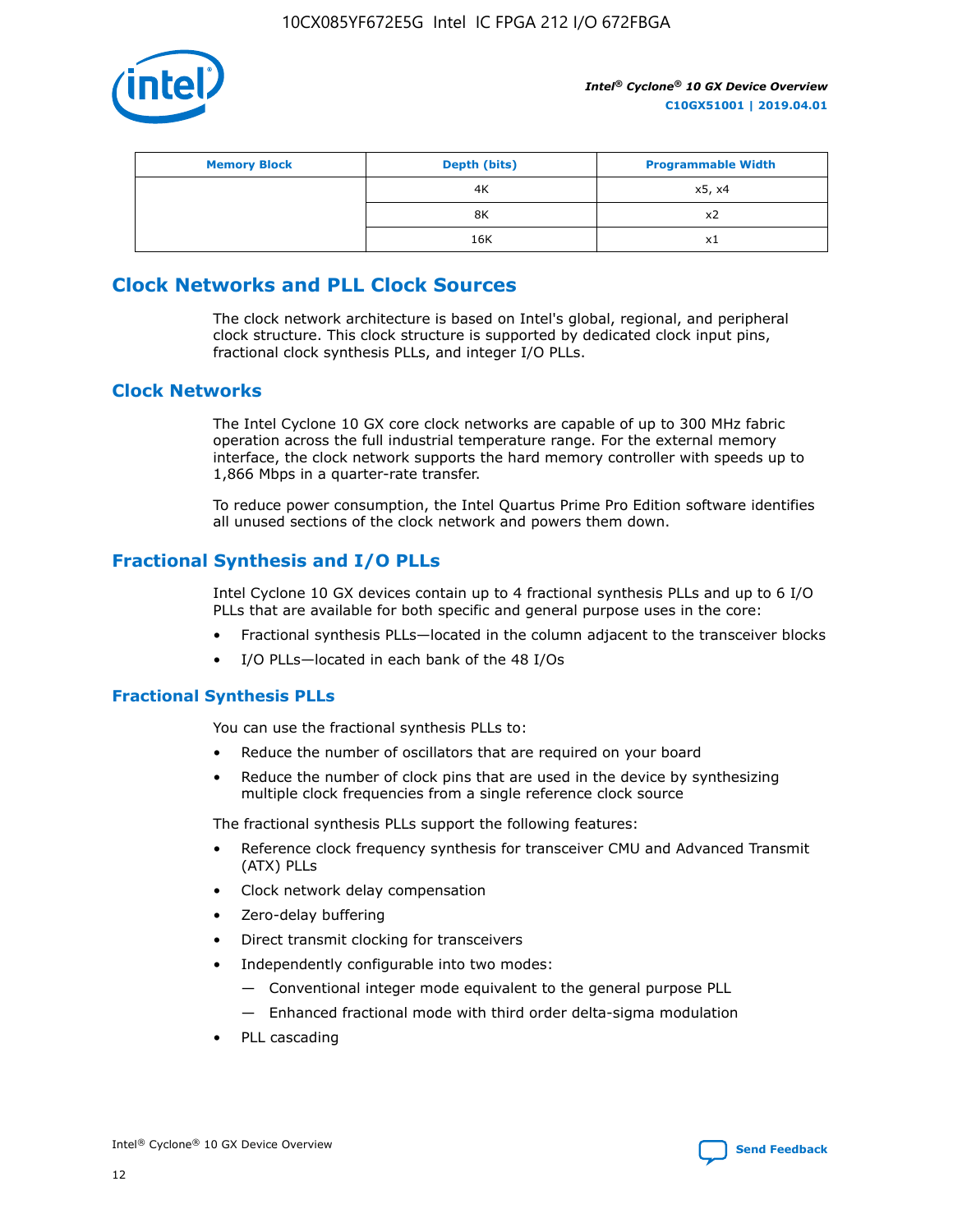

#### **I/O PLLs**

The integer mode I/O PLLs are located in each bank of 48 I/Os. You can use the I/O PLLs to simplify the design of external memory and high-speed LVDS interfaces.

In each I/O bank, the I/O PLLs are adjacent to the hard memory controllers and LVDS SERDES. Because these PLLs are tightly coupled with the I/Os that need to use them, it makes it easier to close timing.

You can use the I/O PLLs for general purpose applications in the core such as clock network delay compensation and zero-delay buffering.

Intel Cyclone 10 GX devices support PLL-to-PLL cascading.

## **FPGA General Purpose I/O**

Intel Cyclone 10 GX devices offer highly configurable GPIOs. Each I/O bank contains 48 general purpose I/Os and a high-efficiency hard memory controller.

The following list describes the features of the GPIOs:

- Consist of 3 V I/Os for high-voltage application and LVDS I/Os for differential signaling
	- One 3 V I/O bank that supports up to 3 V I/O standards
	- LVDS I/O banks that support up to 1.8 V I/O standards
- Support a wide range of single-ended and differential I/O interfaces
- LVDS speeds up to 1.434 Gbps
- Each LVDS pair of pins has differential input and output buffers, allowing you to configure the LVDS direction for each pair.
- Programmable bus hold and weak pull-up
- Programmable differential output voltage  $(V<sub>OD</sub>)$  and programmable pre-emphasis
- Series (R<sub>S</sub>) and parallel (R<sub>T</sub>) on-chip termination (OCT) for all I/O banks with OCT calibration to limit the termination impedance variation
- On-chip dynamic termination that has the ability to swap between series and parallel termination, depending on whether there is read or write on a common bus for signal integrity
- Easy timing closure support using the hard read FIFO in the input register path, and delay-locked loop (DLL) delay chain with fine and coarse architecture

#### **Related Information**

[I/O and Differential I/O Buffers in Intel Cyclone 10 GX Devices, Intel Cyclone 10 GX](https://www.intel.com/content/www/us/en/programmable/documentation/vua1487061384661.html#sam1403481935742) [Core Fabric and General Purpose I/Os Handbook](https://www.intel.com/content/www/us/en/programmable/documentation/vua1487061384661.html#sam1403481935742)

Provides more information about the GPIOs in Intel Cyclone 10 GX devices.

### **External Memory Interface**

Intel Cyclone 10 GX devices offer external memory bandwidth of up to 1×72-bit or 2×40-bit DDR3 memory interfaces running at up to 1,866 Mbps. This bandwidth provides ease of design, lower power, and resource efficiencies of hardened highperformance memory controllers.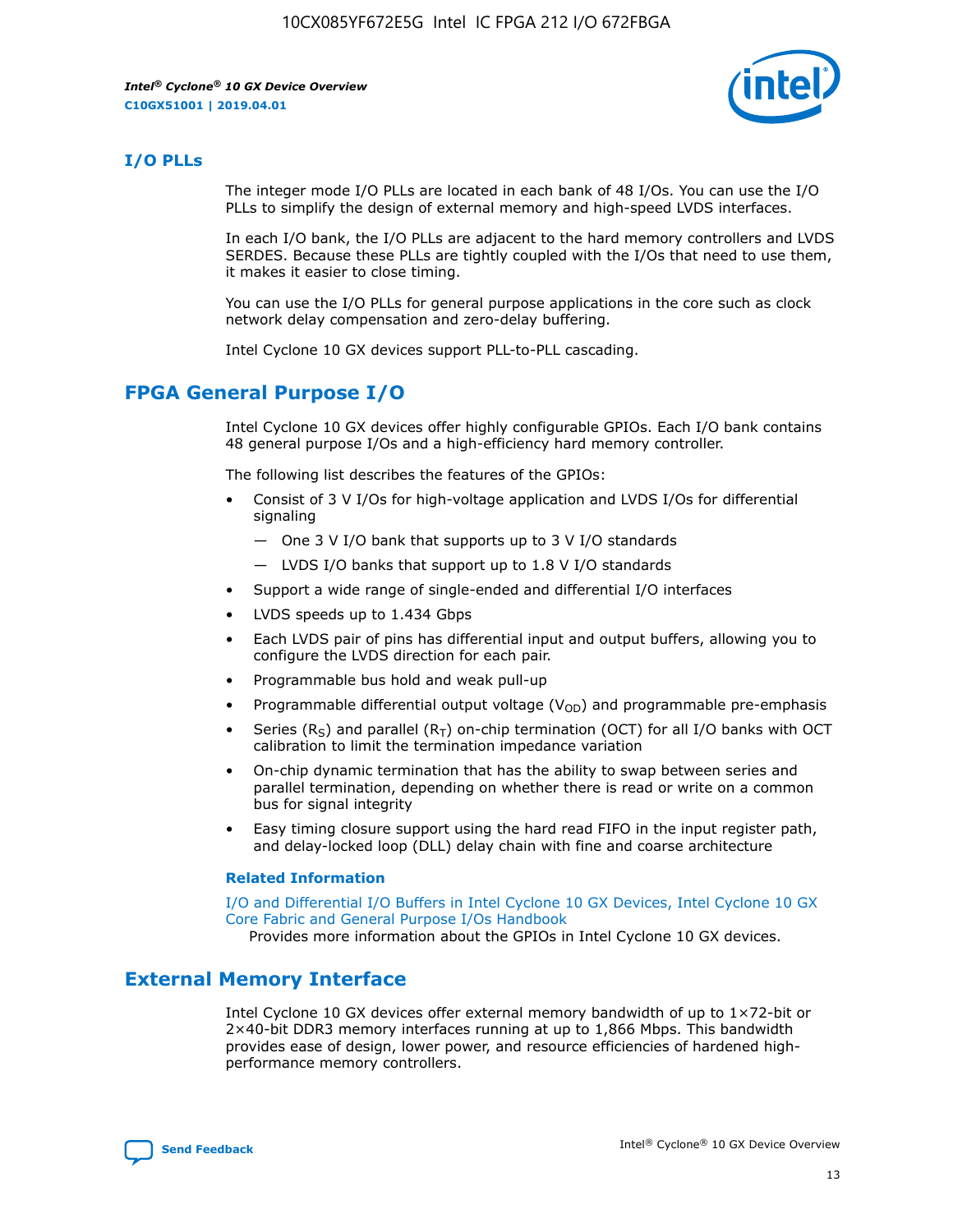

The memory interface within Intel Cyclone 10 GX FPGAs delivers the highest performance and ease of use. You can configure up to a maximum width of 72 bits when using the hard memory controllers.

Each I/O contains a hardened DDR read/write path (PHY) capable of performing key memory interface functionality such as read/write leveling, FIFO buffering to lower latency and improve margin, timing calibration, and on-chip termination.

The timing calibration is aided by the inclusion of hard microcontroller based on Intel's Nios<sup>®</sup> II technology, specifically tailored to control the calibration of multiple memory interfaces. This calibration allows the Intel Cyclone 10 GX device to compensate for any changes in process, voltage, or temperature either within the Intel Cyclone 10 GX device itself, or within the external memory device. The advanced calibration algorithms ensure maximum bandwidth and robust timing margin across all operating conditions.

# **Memory Standards Supported by Intel Cyclone 10 GX Devices**

The I/Os are designed to provide high performance support for existing and emerging external memory standards.

#### **Table 11. Memory Standards Supported by the Hard Memory Controller**

This table lists the capability of the hard memory controller and the maximum speed achievable in different I/O bank types. For specific details, refer to the External Memory Interface Spec Estimator and Intel Cyclone 10 GX Device Datasheet.

| <b>Memory</b><br><b>Standard</b> | <b>Rate Support</b> | <b>Device Speed</b><br><b>Grade</b> | <b>Ping Pong PHY</b><br><b>Support</b> | <b>Frequency (MHz)</b> |              |  |
|----------------------------------|---------------------|-------------------------------------|----------------------------------------|------------------------|--------------|--|
|                                  |                     |                                     |                                        | <b>LVDS I/O Bank</b>   | 3 V I/O Bank |  |
| DDR3 SDRAM                       | Half rate           | $-5$                                | Yes                                    | 533                    | 225          |  |
|                                  |                     |                                     |                                        | 533                    | 225          |  |
|                                  |                     | $-6$                                | Yes                                    | 466                    | 166          |  |
|                                  |                     |                                     |                                        | 466                    | 166          |  |
|                                  | Quarter rate        | $-5$                                | Yes                                    | 933                    | 450          |  |
|                                  |                     |                                     |                                        | 933                    | 450          |  |
|                                  |                     | $-6$                                | Yes                                    | 933                    | 333          |  |
|                                  |                     |                                     |                                        | 933                    | 333          |  |
| <b>DDR3L SDRAM</b>               | Half rate           | $-5$                                | Yes                                    | 533                    | 225          |  |
|                                  |                     |                                     | $\overline{\phantom{0}}$               | 533                    | 225          |  |
|                                  |                     | $-6$                                | Yes                                    | 466                    | 166          |  |
|                                  |                     |                                     |                                        | 466                    | 166          |  |
|                                  | Quarter rate        | $-5$                                | Yes                                    | 933                    | 450          |  |
|                                  |                     |                                     |                                        | 933                    | 450          |  |
|                                  |                     | $-6$                                | Yes                                    | 933                    | 333          |  |
|                                  |                     |                                     |                                        | 933                    | 333          |  |
| LPDDR3                           | Half rate           | $-5$                                |                                        | 400                    | 225          |  |
|                                  |                     |                                     |                                        |                        | continued    |  |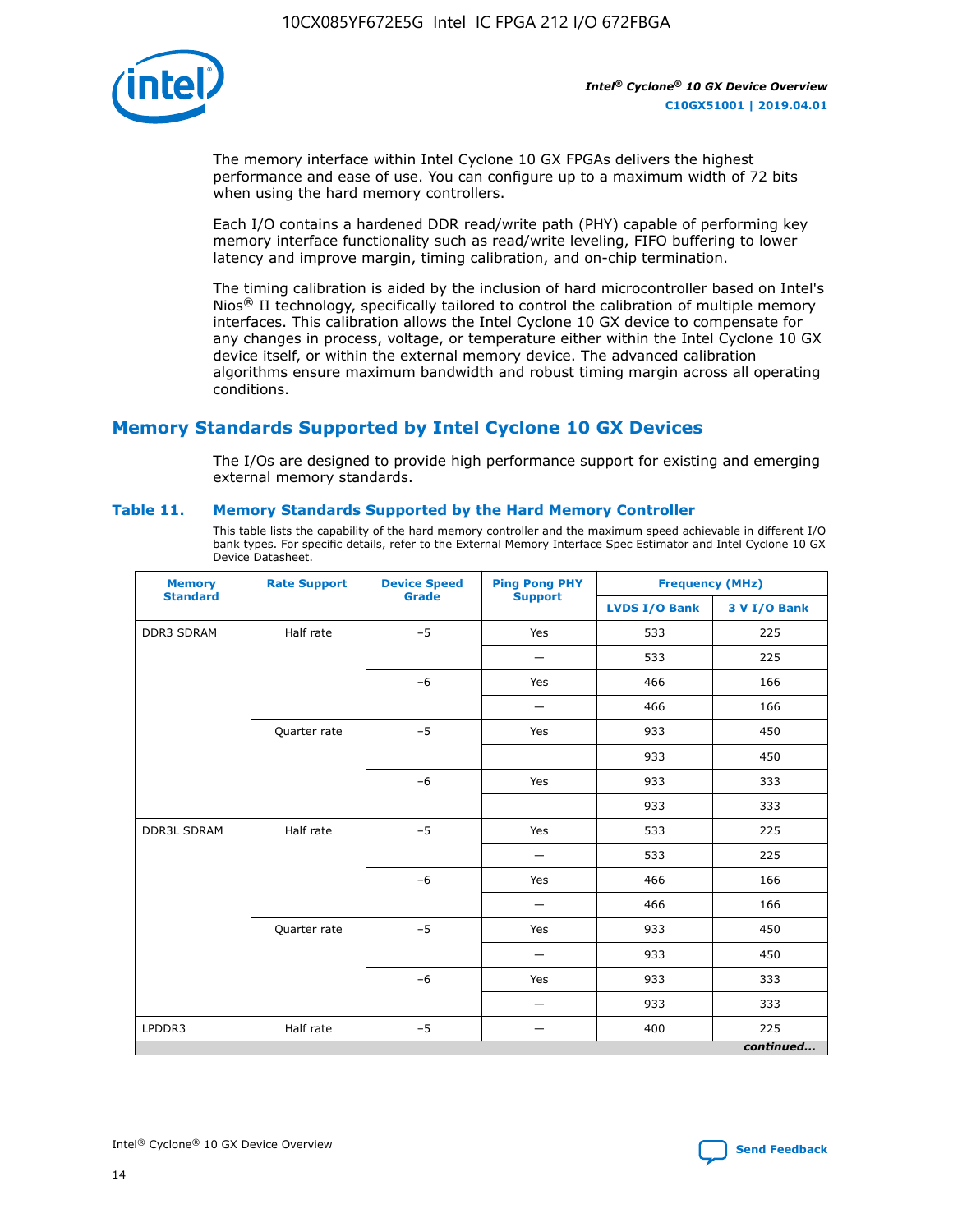

| <b>Memory</b><br><b>Standard</b> | <b>Rate Support</b> | <b>Device Speed</b><br><b>Grade</b> | <b>Ping Pong PHY</b><br><b>Support</b> | <b>Frequency (MHz)</b> |              |  |
|----------------------------------|---------------------|-------------------------------------|----------------------------------------|------------------------|--------------|--|
|                                  |                     |                                     |                                        | <b>LVDS I/O Bank</b>   | 3 V I/O Bank |  |
|                                  |                     | -6                                  |                                        | 333                    | 166          |  |
|                                  | Quarter rate        | -5                                  | -                                      | 800                    | 450          |  |
|                                  |                     | -6                                  |                                        | 666                    | 333          |  |

# **PCIe Gen1 and Gen2 Hard IP**

Intel Cyclone 10 GX devices contain PCIe hard IP that is designed for performance and ease-of-use:

- Includes all layers of the PCIe stack-transaction, data link and physical layers.
- Supports PCIe Gen2 Endpoint and Root Port in  $x1$ ,  $x2$ , or  $x4$  lane configuration<sup>(5)</sup>.
- Operates independently from the core logic—optional configuration via protocol (CvP) allows the PCIe link to power up and complete link training in less than 100 ms while the Intel Cyclone 10 GX device completes loading the programming file for the rest of the FPGA.
- Provides improved end-to-end datapath protection using ECC.
- Supports FPGA configuration via protocol (CvP) using PCIe at Gen2 or Gen1 speed.

# **Enhanced PCS Hard IP for Interlaken and 10 Gbps Ethernet**

### **Interlaken Support**

The Intel Cyclone 10 GX enhanced PCS hard IP provides integrated Interlaken PCS supporting rates up to 12.5 Gbps per lane.

The Interlaken PCS is based on the proven functionality of the PCS developed for Intel's previous generation FPGAs, which demonstrated interoperability with Interlaken ASSP vendors and third-party IP suppliers. The Interlaken PCS is present in every transceiver channel in Intel Cyclone 10 GX devices.

## **10 Gbps Ethernet Support**

The Intel Cyclone 10 GX enhanced PCS hard IP supports 10GBASE-R PCS compliant with IEEE 802.3 10 Gbps Ethernet (10GbE). The integrated hard IP support for 10GbE and the 10 Gbps transceivers save external PHY cost, board space, and system power.

The scalable hard IP supports multiple independent 10GbE ports while using a single PLL for all the 10GBASE-R PCS instantiations, which saves on core logic resources and clock networks. This simplifies multiport 10GbE systems compared to XAUI interfaces that require an external XAUI-to-10G PHY.

 $(5)$  For the PCIe hard IP, only x2 lane configuration is available for the U484 package of the 10CX085, 10CX105, 10CX150, and 10CX220 devices, and the F672 package of the 10CX085 device.

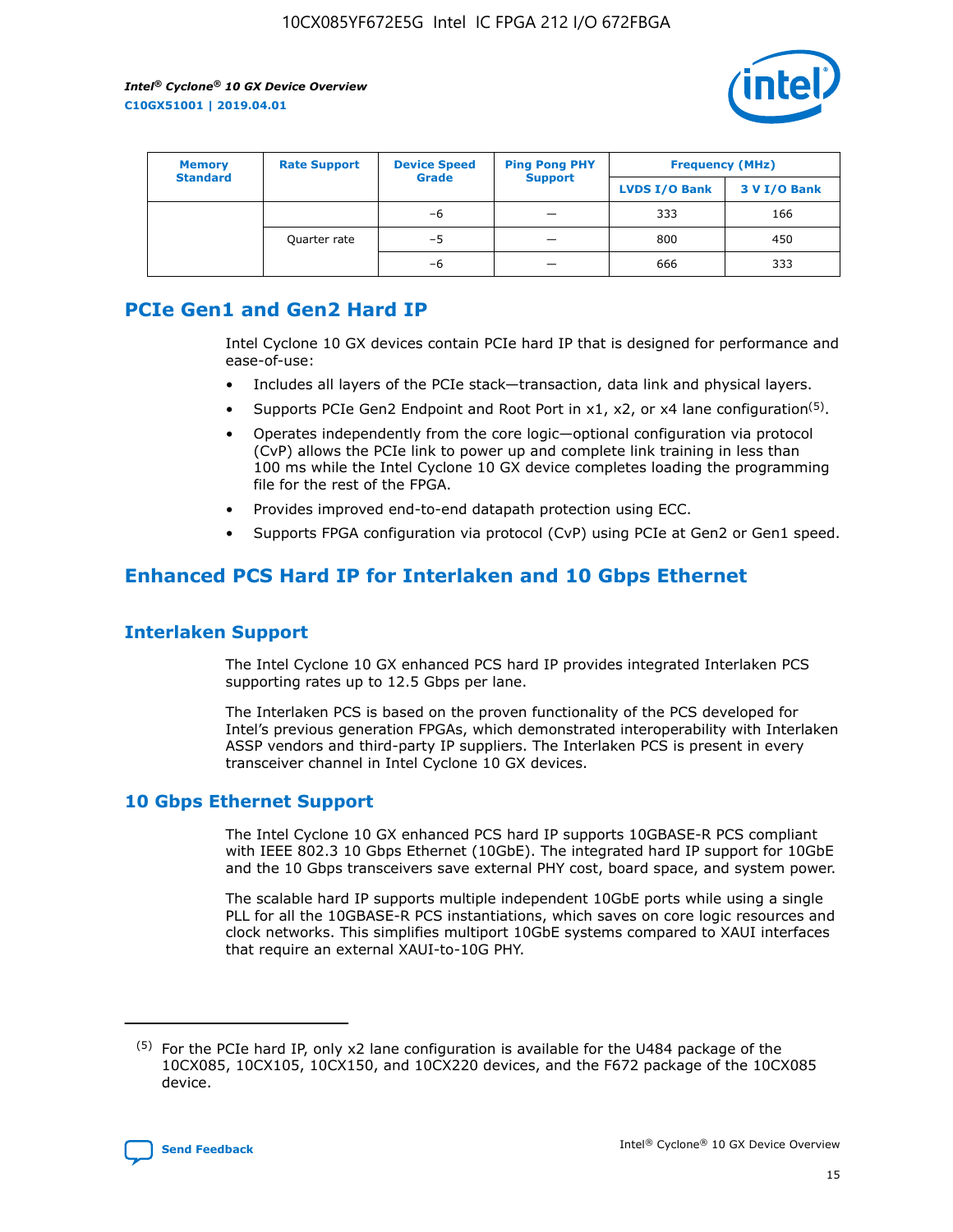10CX085YF672E5G Intel IC FPGA 212 I/O 672FBGA



*Intel® Cyclone® 10 GX Device Overview* **C10GX51001 | 2019.04.01**

# **Low Power Serial Transceivers**

Intel Cyclone 10 GX FPGAs offer transceivers that deliver high bandwidth, throughput, and low latency at very low power consumption per channel. The transceivers support various data rates from 125 Mbps up to 12.5 Gbps in chip-to-chip applications.

- 10 Gbps transceivers at as low as 168 mW
- 6 Gbps transceivers at as low as 117 mW

The combination of 20 nm process technology and architectural advances provide the following benefits:

- Significant reduction in die area and power consumption
- Increase of up to two times in transceiver I/O density compared to previous generation devices while maintaining optimal signal integrity
- Up to 12 transceiver channels
- All channels feature continuous data rate support up to the maximum rated speed

#### **Figure 4. Intel Cyclone 10 GX Transceiver Block Architecture**



# **Transceiver Channels**

All transceiver channels feature a dedicated Physical Medium Attachment (PMA) and a hardened Physical Coding Sublayer (PCS).



Intel<sup>®</sup> Cyclone<sup>®</sup> 10 GX Device Overview **[Send Feedback](mailto:FPGAtechdocfeedback@intel.com?subject=Feedback%20on%20Intel%20Cyclone%2010%20GX%20Device%20Overview%20(C10GX51001%202019.04.01)&body=We%20appreciate%20your%20feedback.%20In%20your%20comments,%20also%20specify%20the%20page%20number%20or%20paragraph.%20Thank%20you.)** Send Feedback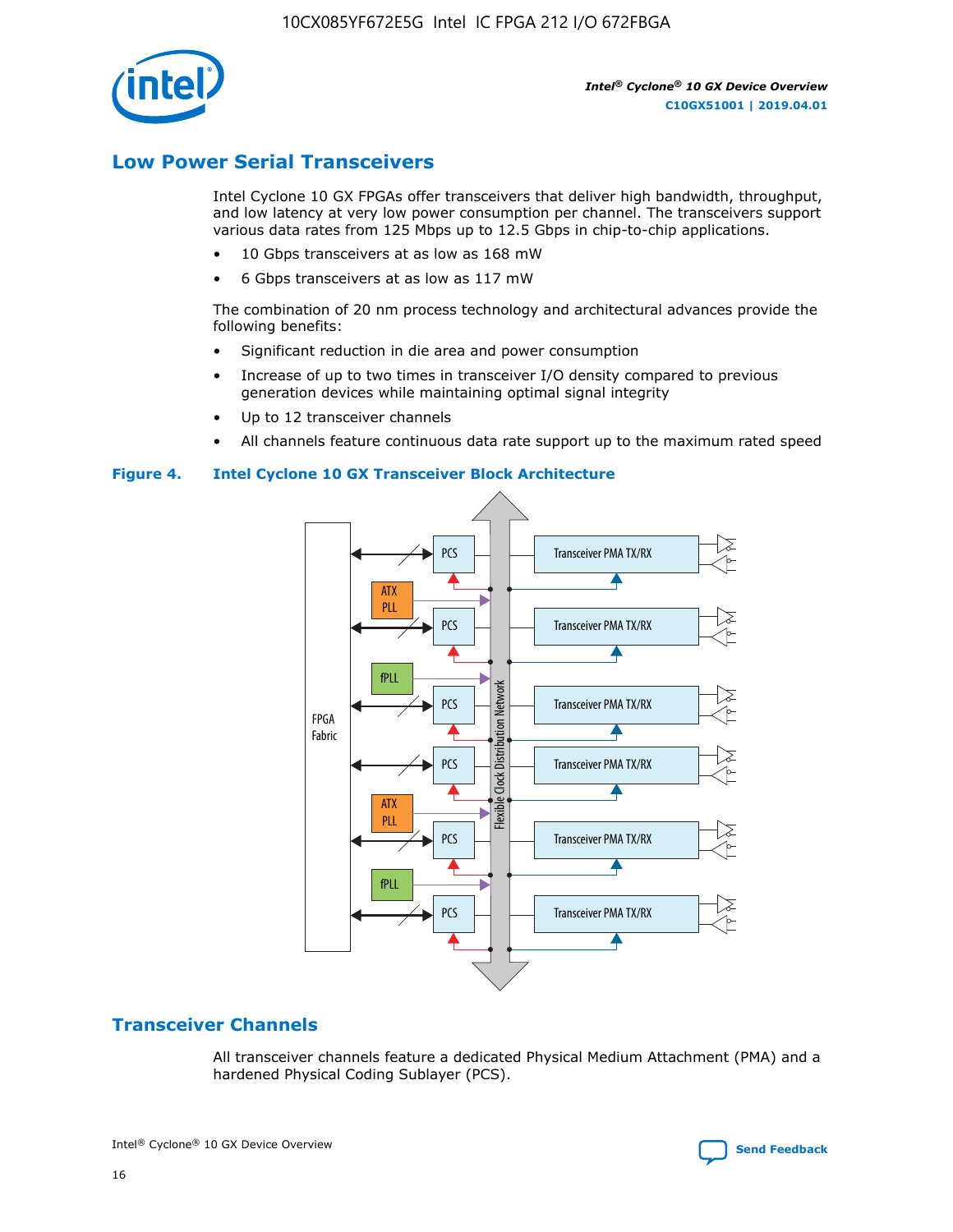

- The PMA provides primary interfacing capabilities to physical channels.
- The PCS typically handles encoding/decoding, word alignment, and other preprocessing functions before transferring data to the FPGA core fabric.

A transceiver channel consists of a PMA and a PCS block. Most transceiver banks have 6 channels. There are some transceiver banks that contain only 4 channels.

A wide variety of bonded and non-bonded data rate configurations is possible using a highly configurable clock distribution network.

#### **Figure 5. Device Chip Overview for Intel Cyclone 10 GX Devices**

This figure is a graphical representation of a top view of the silicon die, which corresponds to a reverse view for flip chip packages. Different Intel Cyclone 10 GX devices may have different floorplans than the one shown in this figure.



## **PMA Features**

Intel Cyclone 10 GX transceivers provide exceptional signal integrity at data rates up to 12.5 Gbps. Clocking options include ultra-low jitter ATX PLLs (LC tank based), clock multiplier unit (CMU) PLLs, and fractional PLLs.

Each transceiver channel contains a channel PLL that can be used as the CMU PLL or clock data recovery (CDR) PLL. In CDR mode, the channel PLL recovers the receiver clock and data in the transceiver channel.

#### **Table 12. PMA Features of the Transceivers in Intel Cyclone 10 GX Devices**

| <b>Feature</b>          | <b>Capability</b>                              |
|-------------------------|------------------------------------------------|
| Chip-to-Chip Data Rates | 125 Mbps to 12.5 Gbps                          |
| Backplane Support       | Drive backplanes at data rates up to 6.6 Gbps  |
| Optical Module Support  | SFP+/SFP, XFP, CXP, QSFP/QSFP28, CFP/CFP2/CFP4 |
|                         | continued                                      |

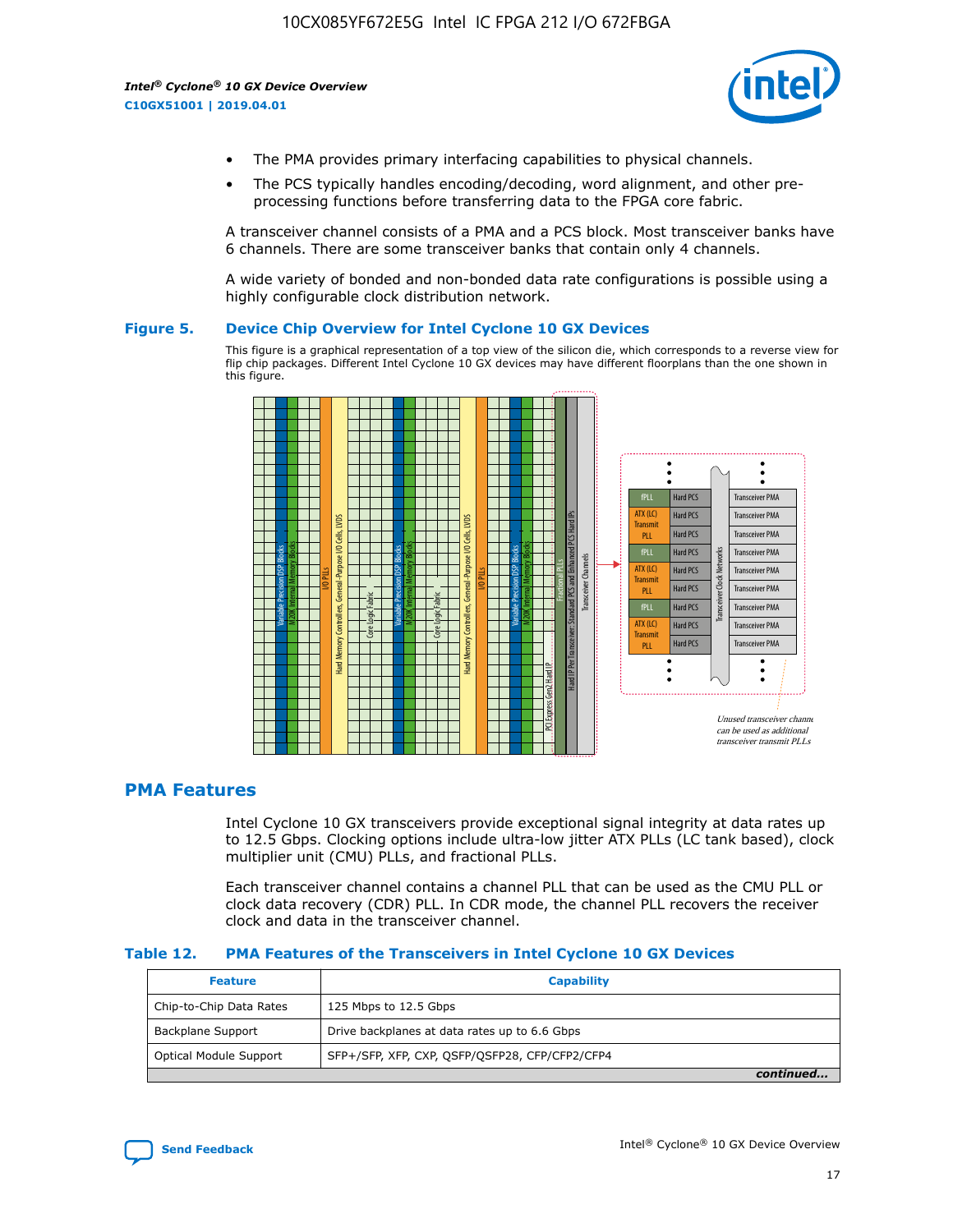

| <b>Feature</b>                                             | <b>Capability</b>                                                                                                                                                          |
|------------------------------------------------------------|----------------------------------------------------------------------------------------------------------------------------------------------------------------------------|
| Cable Driving Support                                      | SFP+ Direct Attach, PCI Express over cable, eSATA                                                                                                                          |
| Transmit Pre-Emphasis                                      | 4-tap transmit pre-emphasis and de-emphasis to compensate for system channel loss                                                                                          |
| Continuous Time Linear<br>Equalizer (CTLE)                 | High-gain linear receive equalization to compensate for system channel loss                                                                                                |
| Variable Gain Amplifier                                    | Optimizes the signal amplitude prior to the CDR sampling and operates in fixed and<br>adaptive modes                                                                       |
| Precision Signal Integrity<br>Calibration Engine (PreSICE) | Hardened calibration controller to quickly calibrate all transceiver control parameters on<br>power-up, which provides the optimal signal integrity and jitter performance |
| Advanced Transmit (ATX)<br>PLL                             | Low jitter ATX (LC tank based) PLLs with continuous tuning range to cover a wide range of<br>standard and proprietary protocols                                            |
| <b>Fractional PLLs</b>                                     | On-chip fractional frequency synthesizers to replace on-board crystal oscillators and reduce<br>system cost                                                                |
| Digitally Assisted Analog<br><b>CDR</b>                    | Superior jitter tolerance with fast lock time                                                                                                                              |
| Dynamic Reconfiguration                                    | Allows independent control of the Avalon memory-mapped interface of each transceiver<br>channel for the highest transceiver flexibility                                    |
| Multiple PCS-PMA and PCS-<br>PLD interface widths          | 8-, 10-, 16-, 20-, 32-, 40-, or 64-bit interface widths for flexibility of deserialization width,<br>encoding, and reduced latency                                         |

## **PCS Features**

You can use the transceiver PCS to support a wide range of protocols ranging from 125 Mbps to 12.5 Gbps.

#### **Table 13. PCS Features of the Transceivers in Intel Cyclone 10 GX Devices**

This table summarizes the Intel Cyclone 10 GX transceiver PCS features.

| <b>PCS</b>          | <b>Description</b>                                                                                                                                                                                                                                                                                                                                                                                                 |
|---------------------|--------------------------------------------------------------------------------------------------------------------------------------------------------------------------------------------------------------------------------------------------------------------------------------------------------------------------------------------------------------------------------------------------------------------|
| Standard PCS        | Operates at a data rate up to 12.5 Gbps<br>Supports protocols such as PCI-Express, CPRI 4.2+, and GigE<br>Implements other protocols using Basic/Custom (Standard PCS) transceiver<br>configuration rules.                                                                                                                                                                                                         |
| <b>Enhanced PCS</b> | • Performs functions common to most serial data industry standards, such as word<br>alignment, encoding/decoding, and framing, before data is sent or received off-chip<br>through the PMA<br>• Handles data transfer to and from the FPGA fabric<br>• Handles data transfer internally to and from the PMA<br>Provides frequency compensation<br>Performs channel bonding for multi-channel low skew applications |
| PCIe Gen2 PCS       | Supports the seamless switching of Data and Clock between the Gen1 and Gen2 data<br>rates<br>Provides support for PIPE 3.0 features<br>Supports the PIPE interface with the Hard IP enabled, as well as with the Hard IP<br>bypassed                                                                                                                                                                               |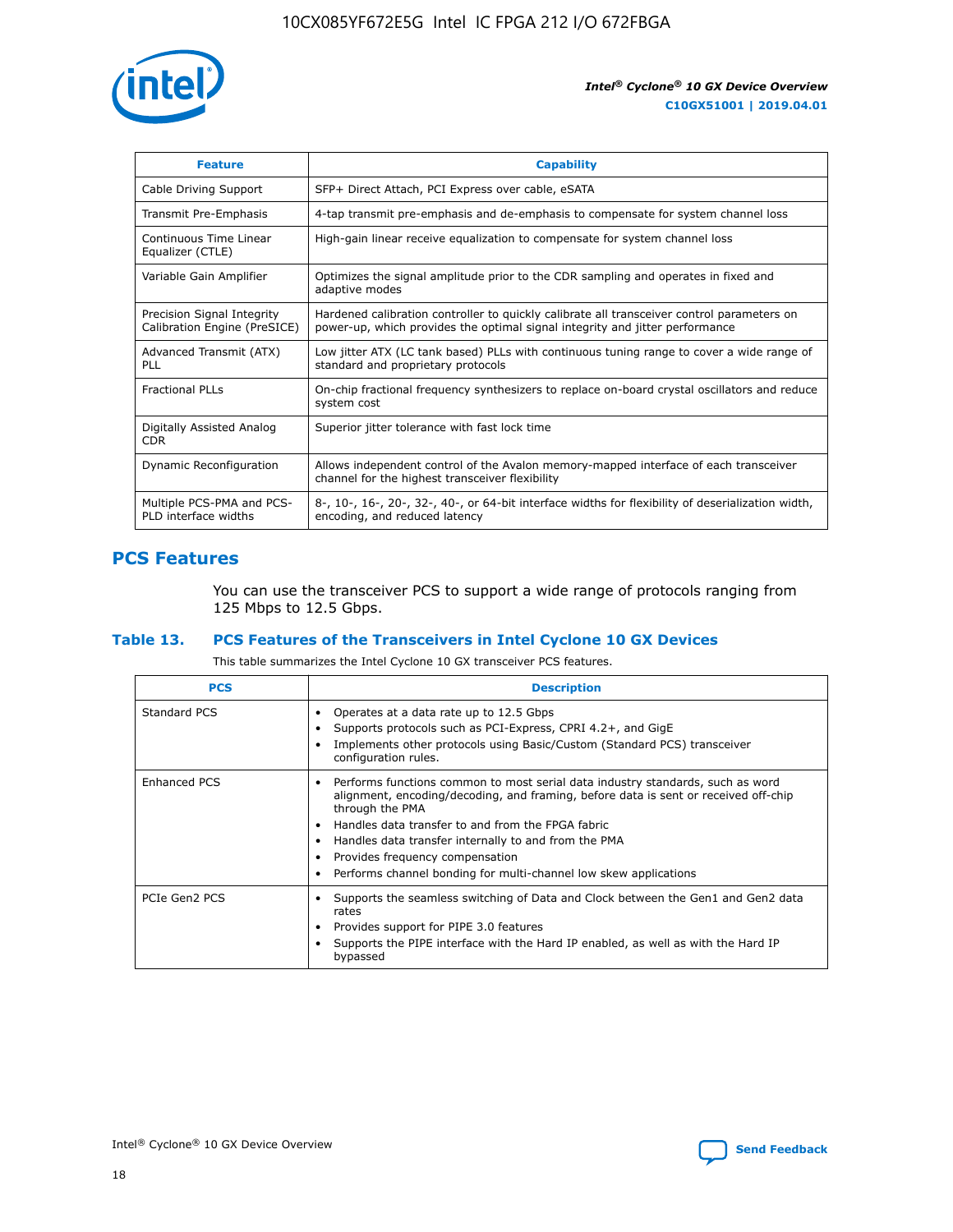

## **PCS Protocol Support**

#### **Table 14. Protocols Supported by Intel Cyclone 10 GX Transceiver PCS**

This table lists some of the protocols supported by the Intel Cyclone 10 GX transceiver PCS.

| <b>Protocol</b>                              | Data Rate (Gbps)      | <b>Transceiver IP</b> | <b>PCS Support</b>  |
|----------------------------------------------|-----------------------|-----------------------|---------------------|
| PCIe Gen2 x1, x2, x4                         | 5.0                   | Native PHY (PIPE)     | Standard PCS        |
| PCIe Gen1 x1, x2, x4                         | 2.5                   | Native PHY (PIPE)     | <b>Standard PCS</b> |
| 1000BASE-X Gigabit Ethernet                  | 1.25                  | Native PHY            | Standard PCS        |
| 1000BASE-X Gigabit Ethernet with IEEE 1588v2 | 1.25                  | Native PHY            | Standard PCS        |
| 10GBASE-R                                    | 10.3125               | Native PHY            | <b>Enhanced PCS</b> |
| 10GBASE-R with IEEE 1588v2                   | 10.3125               | Native PHY            | Enhanced PCS        |
| Interlaken (CEI-6G-SR/CEI-11G-SR)            | 3.125 to 12.5         | Native PHY            | <b>Enhanced PCS</b> |
| SFI-S/SFI-5.2                                | 6.25                  | Native PHY            | Enhanced PCS        |
| 12G SDI                                      | 11.88                 | Native PHY            | Enhanced PCS        |
| CPRI 6.0 (64B/66B)                           | 0.6144 to 6.144       | Native PHY            | Enhanced PCS        |
| CPRI 4.2 (8B/10B)                            | 0.6144 to 6.144       | Native PHY            | <b>Standard PCS</b> |
| OBSAI RP3 v4.2                               | 0.6144 to 6.144       | Native PHY            | <b>Standard PCS</b> |
| SD-SDI/HD-SDI/3G-SDI                         | $0.143^{(6)}$ to 2.97 | <b>Native PHY</b>     | Standard PCS        |

# **Dynamic and Partial Reconfiguration**

The Intel Cyclone 10 GX devices support dynamic and partial reconfiguration. You can use dynamic and partial reconfiguration simultaneously to enable seamless reconfiguration of both the device core and transceivers.

## **Dynamic Reconfiguration**

You can reconfigure the PMA and PCS blocks while the device continues to operate. This feature allows you to change the data rates, protocol, and analog settings of a channel in a transceiver bank without affecting on-going data transfer in other transceiver banks. This feature is ideal for applications that require dynamic multiprotocol or multirate support.

## **Partial Reconfiguration**

Using partial reconfiguration, you can reconfigure some parts of the device while keeping the device in operation.

Instead of placing all device functions in the FPGA fabric, you can store some functions that do not run simultaneously in external memory and load them only when required. This capability increases the effective logic density of the device, and lowers cost and power consumption.

 $(6)$  The 0.143 Gbps data rate is supported using oversampling of user logic that you must implement in the FPGA fabric.

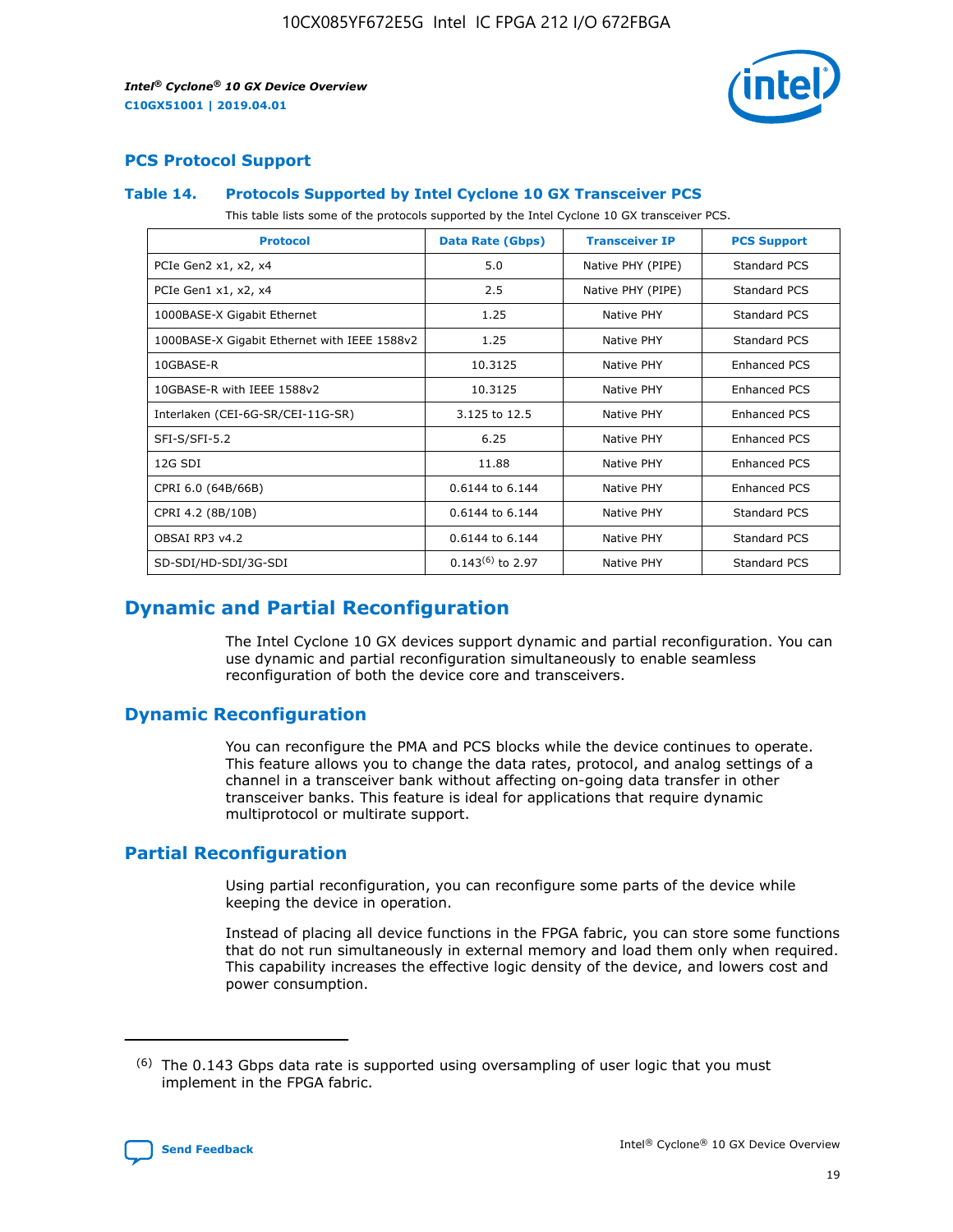

In the Intel solution, you do not have to worry about intricate device architecture to perform a partial reconfiguration. The partial reconfiguration capability is built into the Intel Quartus Prime Pro Edition design software, making such time-intensive task simple.

Intel Cyclone 10 GX devices support partial reconfiguration in the following configuration options:

- Using an internal host:
	- All supported configuration modes where the FPGA has access to external memory devices such as serial and parallel flash memory.
	- Configuration via Protocol [CvP (PCIe)].
- Using an external host—passive serial (PS), fast passive parallel (FPP) x8, FPP x16, and FPP x32 I/O interfaces.

# **Enhanced Configuration and Configuration via Protocol**

#### **Table 15. Configuration Schemes and Features of Intel Cyclone 10 GX Devices**

Intel Cyclone 10 GX devices support 1.8 V programming voltage and several configuration schemes.

| <b>Scheme</b>                                                          | <b>Data</b><br><b>Width</b> | <b>Max Clock</b><br>Rate<br>(MHz) | <b>Max Data</b><br>Rate<br>(Mbps)<br>(7) | <b>Decompression</b> | <b>Design</b><br>Security <sup>(8</sup> | <b>Partial</b><br><b>Reconfiguration</b><br>$\overline{9}$ | <b>Remote</b><br><b>System</b><br><b>Update</b> |
|------------------------------------------------------------------------|-----------------------------|-----------------------------------|------------------------------------------|----------------------|-----------------------------------------|------------------------------------------------------------|-------------------------------------------------|
| <b>JTAG</b>                                                            | 1 bit                       | 33                                | 33                                       |                      |                                         | Yes <sup>(10)</sup>                                        |                                                 |
| Active Serial (AS)<br>through the<br>EPCQ-L<br>configuration<br>device | 1 bit,<br>4 bits            | 100                               | 400                                      | Yes                  | Yes                                     | Yes <sup>(10)</sup>                                        | Yes                                             |
| Passive serial (PS)<br>through CPLD or<br>external<br>microcontroller  | 1 bit                       | 100                               | 100                                      | Yes                  | Yes                                     | Yes <sup>(10)</sup>                                        | Parallel<br>Flash<br>Loader<br>(PFL) IP<br>core |
| Fast passive                                                           | 8 bits                      | 100                               | 3200                                     | Yes                  | Yes                                     | Yes <sup>(11)</sup>                                        | PFL IP                                          |
| parallel (FPP)<br>through CPLD or                                      | 16 bits                     |                                   |                                          | Yes                  | Yes                                     |                                                            | core                                            |
| external<br>microcontroller                                            | 32 bits                     |                                   |                                          | Yes                  | Yes                                     |                                                            |                                                 |
| Configuration via<br>Protocol [CvP<br>$(PCIe)$ ]                       | x1, x2, x4<br>lanes         |                                   | 5000                                     | Yes                  | Yes                                     | Yes(10)                                                    |                                                 |

 $(7)$  Enabling either compression or design security features affects the maximum data rate. Refer to the Intel Cyclone 10 GX Device Datasheet for more information.

(11) Supported at a maximum clock rate of 100 MHz.

 $(8)$  Encryption and compression cannot be used simultaneously.

 $(9)$  Partial reconfiguration is an advanced feature of the device family. If you are interested in using partial reconfiguration, contact Intel for support.

 $(10)$  Partial configuration can be performed only when it is configured as internal host.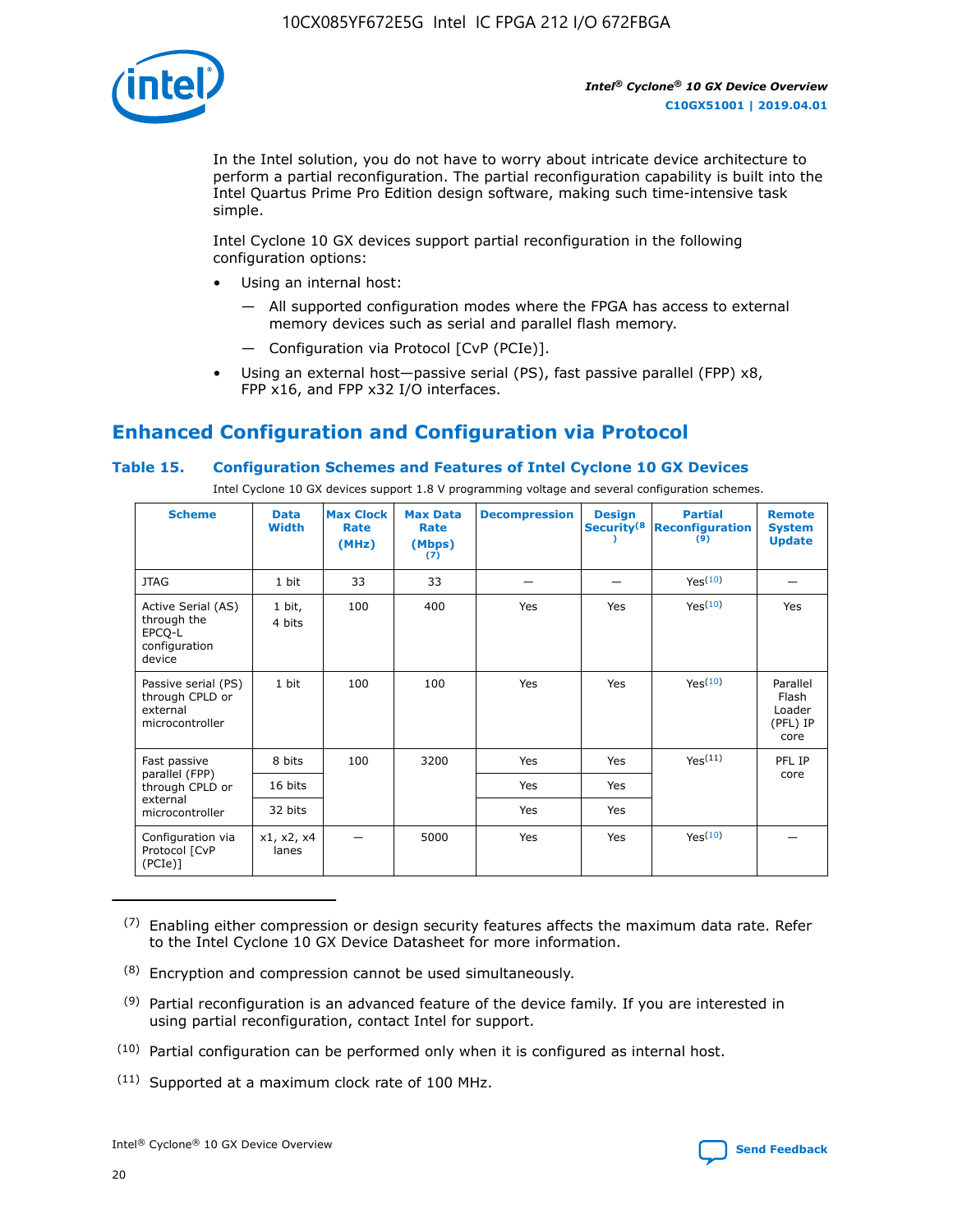

You can configure Intel Cyclone 10 GX devices through PCIe using Configuration via Protocol (CvP). The Intel Cyclone 10 GX CvP implementation conforms to the PCIe 100 ms power-up-to-active time requirement.

## **SEU Error Detection and Correction**

Intel Cyclone 10 GX devices offer robust and easy-to-use single-event upset (SEU) error detection and correction circuitry.

The detection and correction circuitry includes protection for Configuration RAM (CRAM) programming bits and user memories. The CRAM is protected by a continuously running CRC error detection circuit with integrated ECC that automatically corrects one or two errors and detects higher order multi-bit errors. When more than two errors occur, correction is available through reloading of the core programming file, providing a complete design refresh while the FPGA continues to operate.

The physical layout of the Intel Cyclone 10 GX CRAM array is optimized to make the majority of multi-bit upsets appear as independent single-bit or double-bit errors which are automatically corrected by the integrated CRAM ECC circuitry. In addition to the CRAM protection, the M20K memory blocks also include integrated ECC circuitry and are layout-optimized for error detection and correction. The MLAB does not have ECC.

#### **Power Management**

Intel Cyclone 10 GX devices leverage the advanced 20 nm process technology, a low 0.9 V core power supply, an enhanced core architecture, and several optional power reduction techniques to reduce total power consumption.

Intel Cyclone 10 GX devices use Programmable Power Technology for power reduction. The Intel Quartus Prime Pro Edition software identifies non-critical timing paths and biases the logic in these paths for low power instead of high performance

Furthermore, Intel Cyclone 10 GX devices feature Intel's industry-leading low power transceivers and include a number of hard IP blocks that not only reduce logic resources but also deliver substantial power savings compared to soft implementations. In general, hard IP blocks consume up to 90% less power than the equivalent soft logic implementations.

## **Incremental Compilation**

The Intel Quartus Prime Pro Edition software incremental compilation feature reduces compilation time and helps preserve performance to ease timing closure. The incremental compilation feature enables the partial reconfiguration flow for Intel Cyclone 10 GX devices.

Incremental compilation supports top-down, bottom-up, and team-based design flows. This feature facilitates modular, hierarchical, and team-based design flows where different designers compile their respective design sections in parallel. Furthermore, different designers or IP providers can develop and optimize different blocks of the design independently. These blocks can then be imported into the top level project.

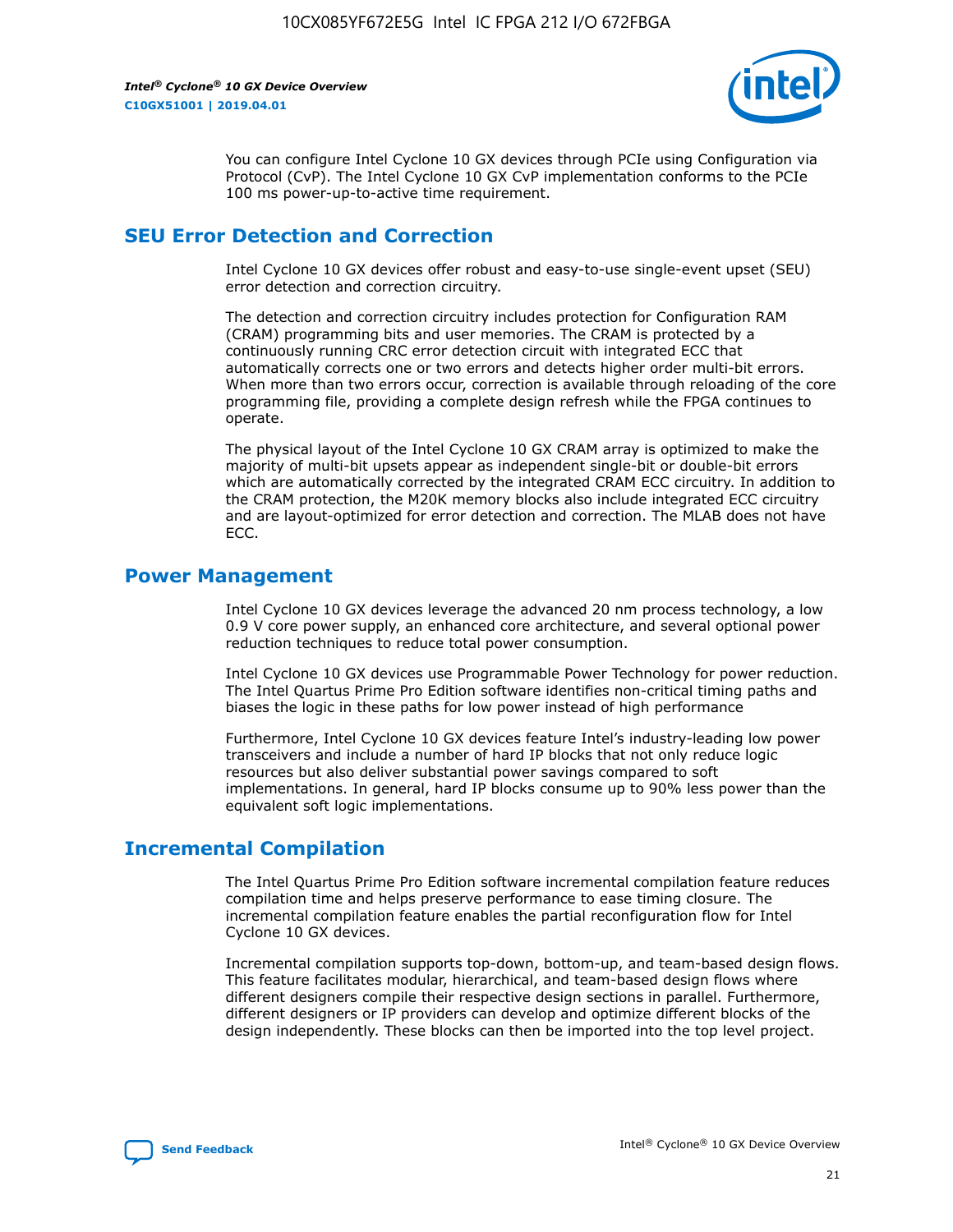

# **Document Revision History for Intel Cyclone 10 GX Device Overview**

| <b>Document</b><br><b>Version</b> | <b>Changes</b>                                                                                                               |
|-----------------------------------|------------------------------------------------------------------------------------------------------------------------------|
| 2019.04.01                        | Added support for partial reconfiguration.                                                                                   |
| 2019.01.01                        | Updated I/O resource count for package F672 of the 10CX085 device.                                                           |
| 2018.07.11                        | Removed mentions of Single Root I/O Virtualization (SR-IOV). The Intel Cyclone 10 GX devices do not<br>support SR-IOV.       |
| 2018.05.07                        | Added footnote to the PCIe hard IP topic to list device and package combinations that support only x2<br>lane configuration. |

| <b>Date</b>   | <b>Version</b> | <b>Changes</b>                                                                                                                                                                                                                                                                                                                                            |
|---------------|----------------|-----------------------------------------------------------------------------------------------------------------------------------------------------------------------------------------------------------------------------------------------------------------------------------------------------------------------------------------------------------|
| November 2017 | 2017.11.06     | The document is no longer preliminary.<br>Updated the 10 Gbps Ethernet Support section.<br>Updated the features supported in the PMA Features of the Transceivers<br>in Intel Cyclone 10 GX Devices table.<br>Removed automotive support.<br>Removed the note about the migration paths in the I/O Vertical<br>Migration for Intel Cyclone 10 GX Devices. |
| May 2017      | 2017.05.08     | Initial release.                                                                                                                                                                                                                                                                                                                                          |